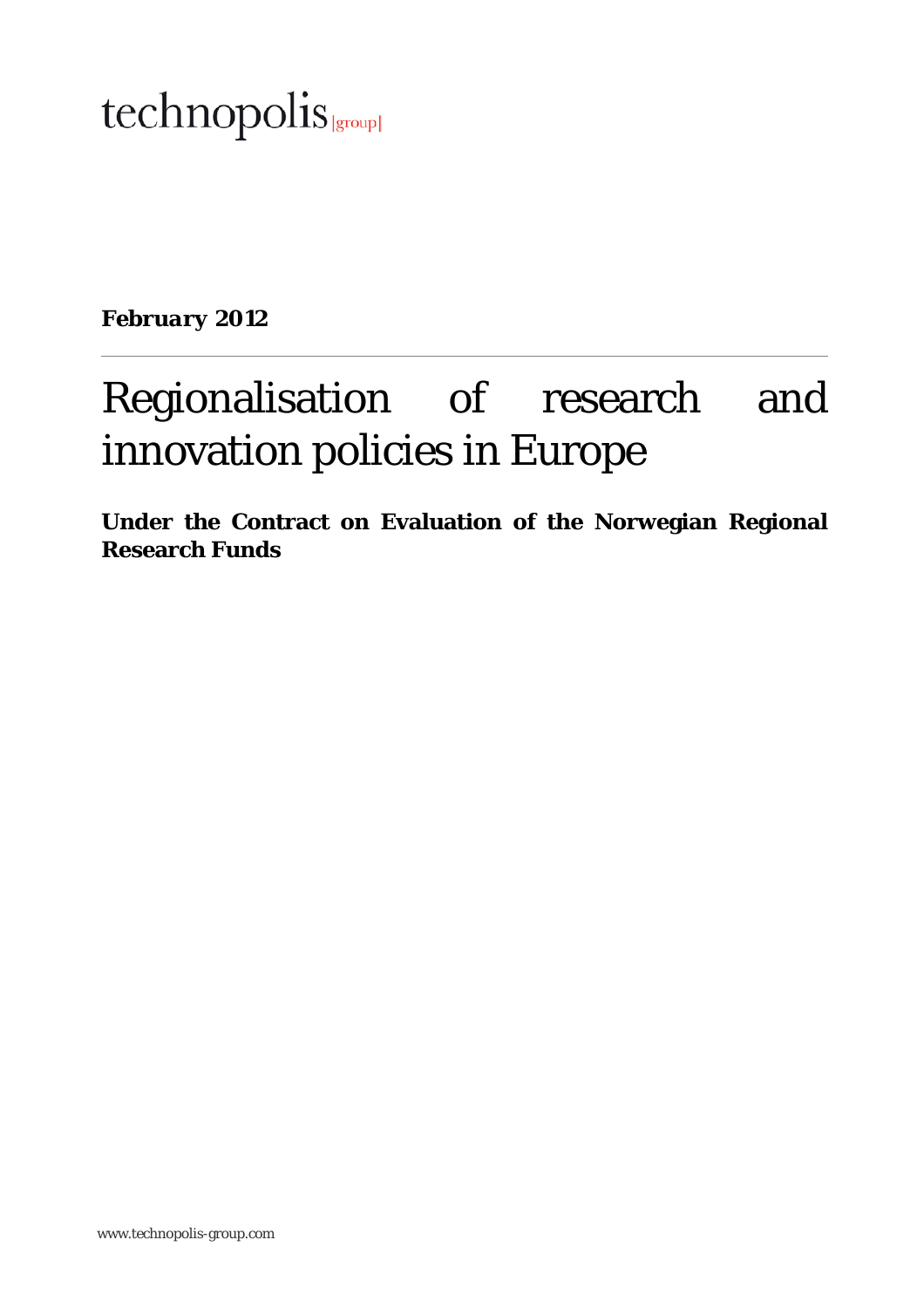technopolis **s** 

## **Regionalisation of research and innovation policies in Europe**

Under the Contract on Evaluating the Norwegian Regional Research Funds

technopolis |group|, February 2012

Kincso Izsak, Technopolis Group Belgium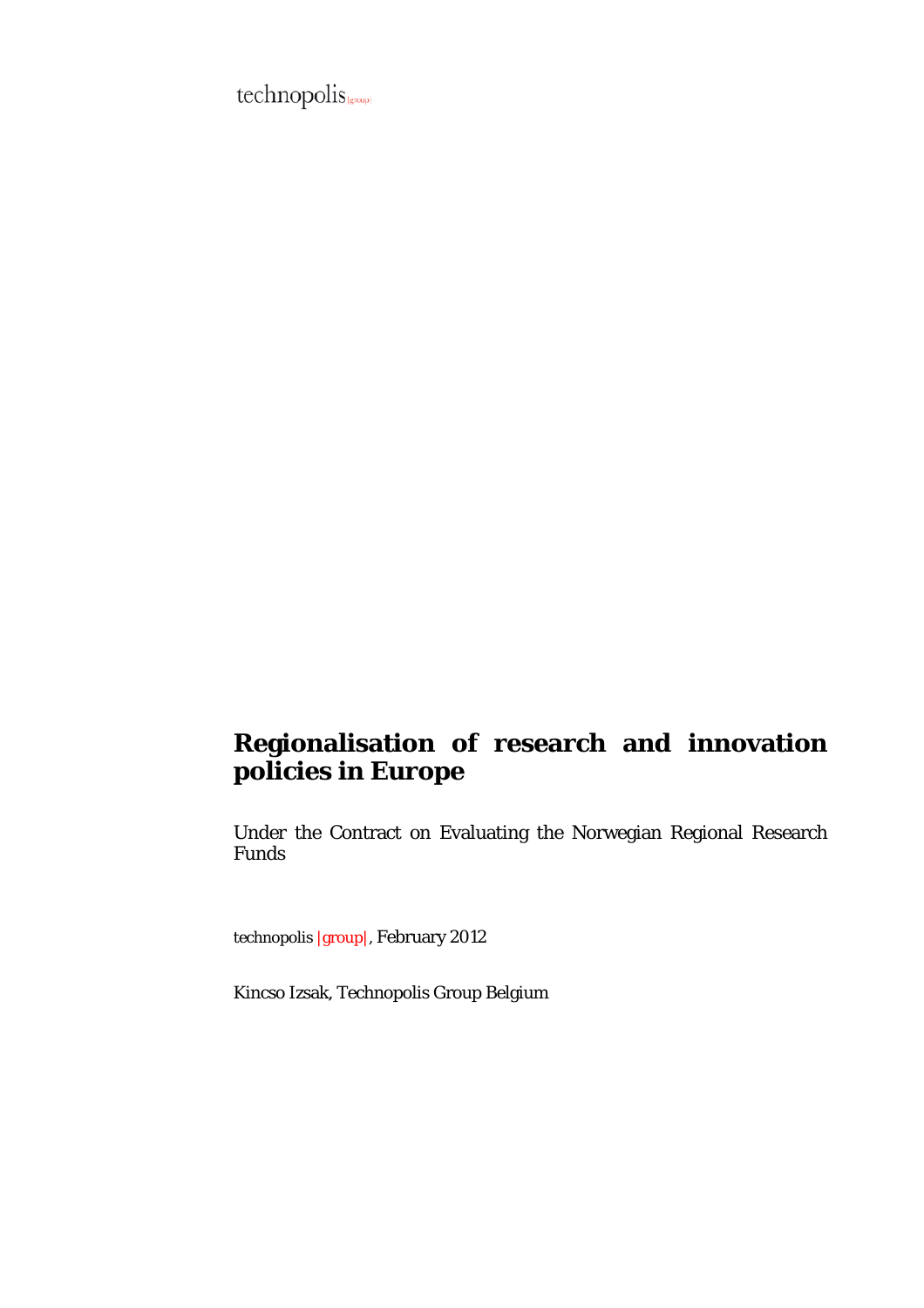## Table of Contents

| 1. Introduction                                               | $\boldsymbol{2}$ |
|---------------------------------------------------------------|------------------|
| 1.1 Objective and context of the report                       |                  |
| 1.2 Method and sources                                        | $\boldsymbol{2}$ |
| 2. Recent trends in regional research and innovation policies | 3                |
| 2.1 Degree of autonomy                                        | 3                |
| 2.2 Most recent developments towards decentralisation         | 4                |
| 2.3 Organising multi-level governance                         | 6                |
| 2.4 Networking the regional innovation system                 | 10               |
| 2.5 Funding instruments                                       | 14               |
| 2.6 Thematic focus                                            | 17               |
| 3. Key challenges                                             | 18               |
| <b>Appendix A Bibliography</b>                                | 20               |

## Table of Figures

| Figure 2 Advantages and disadvantages of top-down 'best practice' approaches and |
|----------------------------------------------------------------------------------|
|                                                                                  |
|                                                                                  |
| Figure 5 Key drivers and organisational basis of regional R&D&I11                |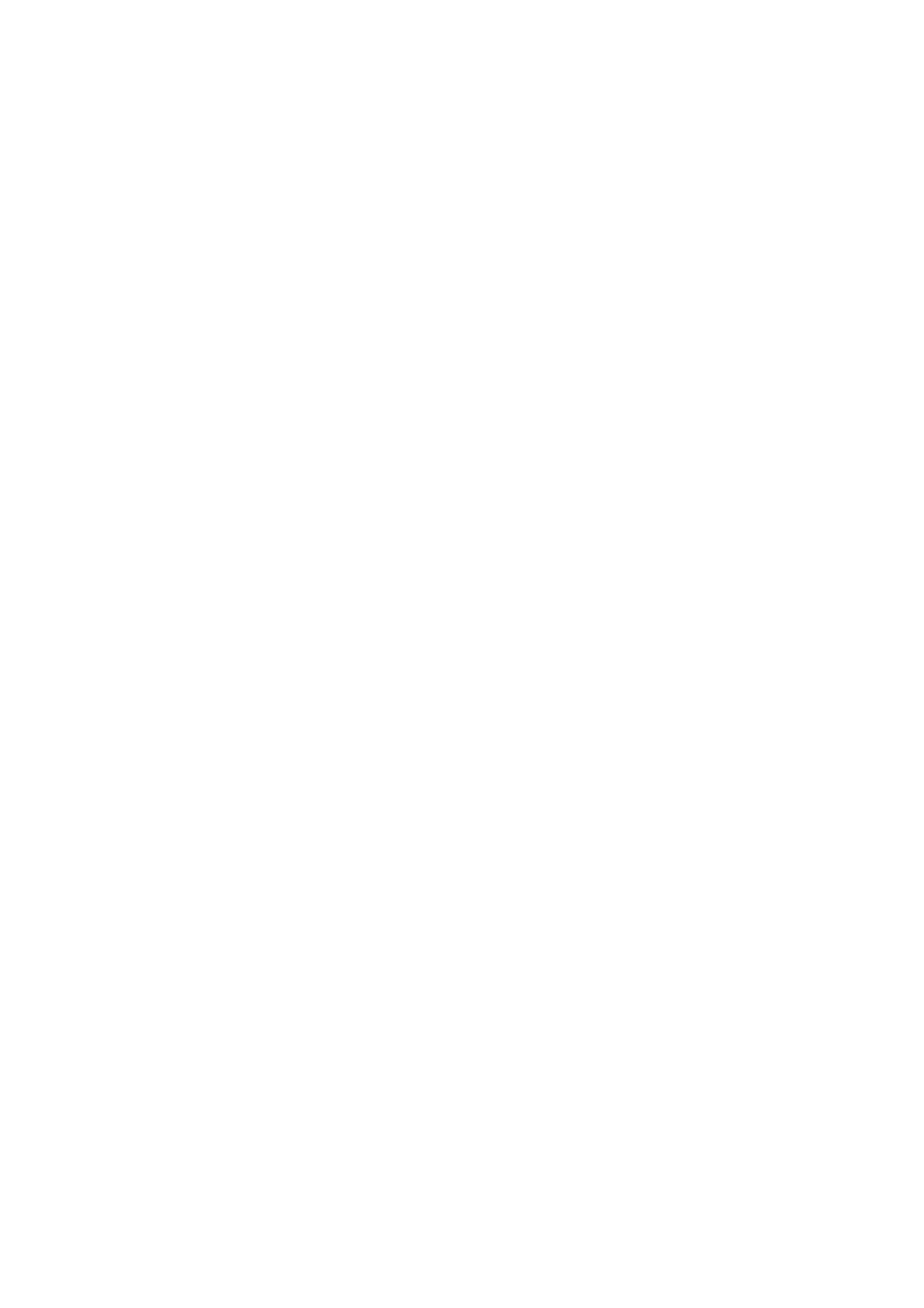## List of abbreviations

| <b>ERDF</b> | <b>European Regional Development Fund</b>                                                                                                                                                                                  |
|-------------|----------------------------------------------------------------------------------------------------------------------------------------------------------------------------------------------------------------------------|
| <b>HEIs</b> | <b>Higher education institutions</b>                                                                                                                                                                                       |
| <b>NUTS</b> | Nomenclature of Units for Territorial Statistics (standard code for<br>referencing the subdivisions of countries for statistical purposes. It<br>subdivides each Member State into three levels: NUTs level 1,2 and<br>3)] |
| <b>RDI</b>  | Research & Development and Innovation                                                                                                                                                                                      |
| <b>RIM</b>  | <b>Regional Innovation Monitor</b>                                                                                                                                                                                         |
| <b>RTDI</b> | Research, technology, development and innovation                                                                                                                                                                           |
| <b>STI</b>  | Science, Technology and Innovation                                                                                                                                                                                         |
| <b>SF</b>   | <b>Structural Funds</b>                                                                                                                                                                                                    |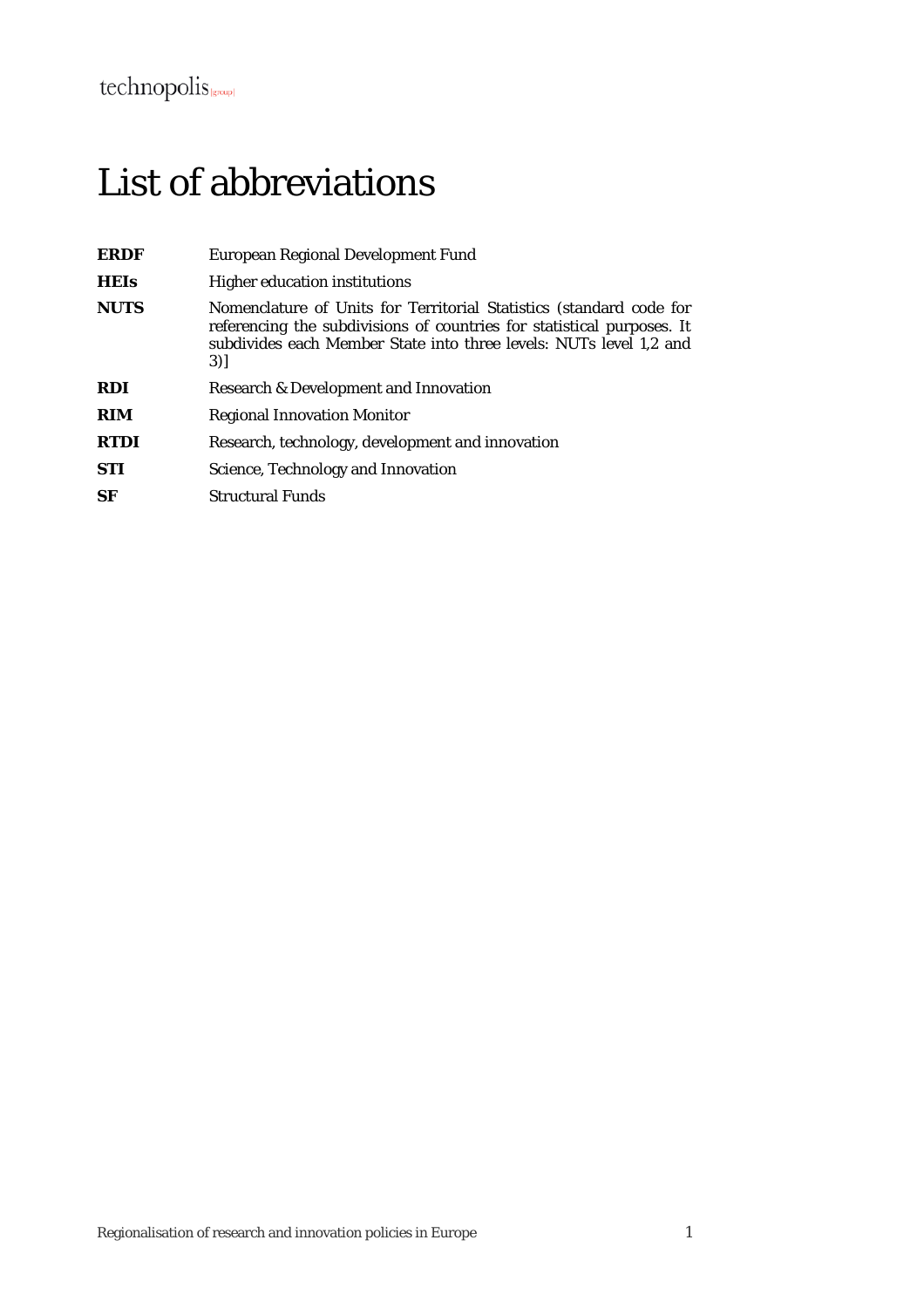### 1. Introduction

### 1.1 Objective and context of the report

This paper analyses the trends in regionalisation of research and innovation policies in Europe and takes stock of the experience and practices in governance and delivery mechanisms of policy support measures at the regional level. It does so with the objective to draw lessons applicable to stakeholders involved in the funding scheme 'Regional Research Funds' in Norway.

The Norwegian Regional Research Funds was created in 2010 with the aim to stimulate research and innovation at regional level in seven regional funding areas. To implement the programme, seven regional funding areas have obtained own funds jointly managed by the respective regional councils. The annual budget of the scheme is around NOK 210–220 million that represents less than one per cent of the total national research budget.

This funding scheme represents an important development in Norwegian policy on regional research and innovation, since decisions on funding of research activities will be made at a regional level, which may open up for new R&D activities. Regional councils have become responsible for managing research funding and got a role as research policy actors.

The scheme builds upon previously established programmes such as BU 2000, VS 2010, BRO, MOBI or VRI that developed a broad perspective on regional innovation systems with an emphasis on interactive learning processes.

#### 1.2 Method and sources

This paper is based on desk research and on on-going work being undertaken by the European Regional Innovation Monitor (RIM) [\(http://www.rim-europa.eu\)](http://www.rim-europa.eu/) and of ERAWATCH/INNO Policy TrendChart [\(http://erawatch.jrc.ec.europa.eu\)](http://erawatch.jrc.ec.europa.eu/).

RIM is an initiative of the European Commission's Directorate General for Enterprise and Industry, which has the objective to describe and analyse innovation policy trends across EU regions. RIM covers EU-20 Member States: Austria, Belgium, Bulgaria, the Czech Republic, Denmark, Finland, France, Germany, Greece, Hungary, Ireland, Italy, the Netherlands, Poland, Portugal, Romania, Slovakia, Spain, Sweden and the United Kingdom.

ERAWATCH and INNO Policy TrendChart offer a unique policy monitoring and benchmarking service on the full range of research and innovation policies in the EU and beyond.

The paper analyses lessons for the Norwegian regional partnerships at two levels:

- It synthesises of trends in the regionalisation of research and innovation policy and the implications this has for the interactions between national and regional policy governance based on a review of academic and policy literature.
- Lessons are drawn from specific regional cases of research and innovation policy governance and policy based on the RIM database and ERAWATCH/TrendChart reports.

In this respect, the paper first summarises the state of play of regional research and innovation policies and their most recent trends in terms of devolution; it presents recent examples of organising multi-level governance at the meeting points of national and regional policies and discusses the practices in creating a network among the actors in the regional innovation system. It brings then examples of delivery and funding mechanisms and thematic scope and finally it lists the key challenges of regional research policies.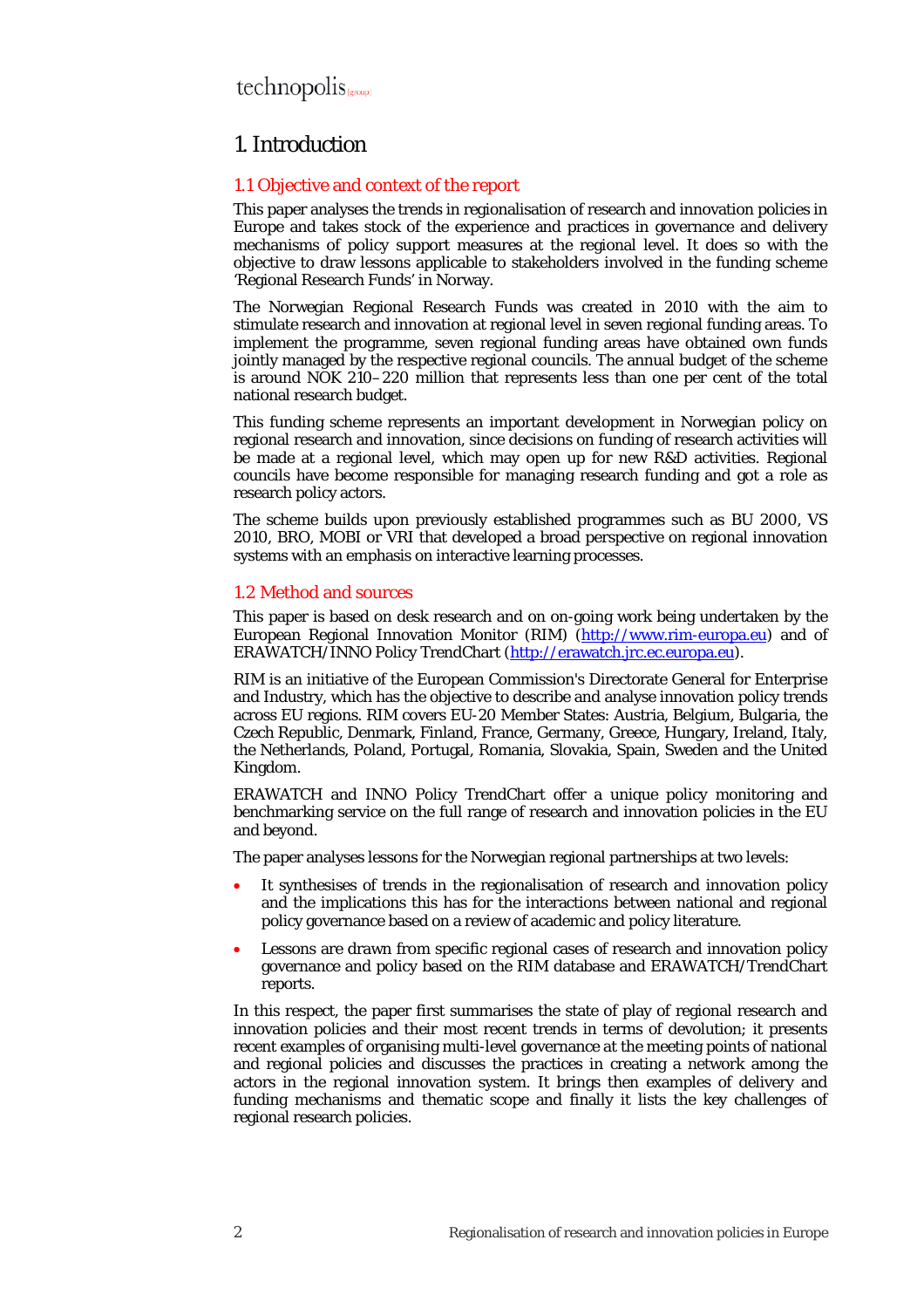## 2. Recent trends in regional research and innovation policies

### 2.1 Degree of autonomy

The scope for regional authorities to intervene in favour of science, technology and innovation varies markedly across countries and should be kept in mind when assessing lessons for Norwegian regions. OECD countries can be classified by the degree of decentralisation of powers/budgets for implementing research and innovation policy [\(Figure 1\)](#page-6-0). The level of powers shifted to regional levels can mean a significant control and resources of science, technology and innovation (STI) policies such as in the case of several federal countries (Germany, Austria, Belgium) or where an elected regional authority exists such as in Italy or Spain. It can mean some decentralisation such as in the case of France, the Netherlands, Norway or Poland, where both regional authorities play an important role in the design and implementation of research, development and innovation (RDI) programmes thus they have an ownership of their research programmes. Respectively, it occurs that the regional/local level has no or very limited power in research and innovation such as in Slovakia, Hungary or Portugal.

<span id="page-6-0"></span>Figure 1 Degree of devolution in RDI policy competencies

|                                                                         | Degree of devolution in<br><b>STI policy competences and</b><br>resources | <b>Federal countries</b>                                                                         | <b>Countries with elected</b><br>regional authorities                                                 | <b>Countries with non</b><br>elected regional level /<br>decentralised State<br>agencies |
|-------------------------------------------------------------------------|---------------------------------------------------------------------------|--------------------------------------------------------------------------------------------------|-------------------------------------------------------------------------------------------------------|------------------------------------------------------------------------------------------|
| <b>Significant control of STI powers</b><br>and/or resources by regions |                                                                           | Austria, Belgium,<br>Germany, Australia,<br>Canada, Switzerland,<br><b>United States, Brazil</b> | Italy, Spain<br>UK (Scotland, Wales,<br>Northern Ireland)                                             |                                                                                          |
| Some decentralisation of STI<br>powers and/or resources to<br>regions   |                                                                           | Mexico                                                                                           | France, Netherlands,<br>Poland, Sweden (pilot<br>regions), Denmark<br>(autonomous regions).<br>Norway | UK (English regions).<br>Sweden (except pilot<br>regions), Korea                         |
| No<br>decentralisation<br>of STI powers                                 | <b>Regional</b><br>innovation<br>strategies                               |                                                                                                  | Denmark, Portugal<br>(autonomous regions),<br>Slovak Republic,<br>Turkey, Czech Republic              | Hungary, Ireland.<br>Portugal (mainland)                                                 |
|                                                                         | <b>Innovation</b><br><b>Projects only</b>                                 |                                                                                                  | Chile, Japan                                                                                          | Greece, Finland,<br>Luxembourg, Iceland,<br>New Zealand, Slovenia                        |

#### Source: OECD, 2011

At the same time, such classifications tend to over-simplify the way to which policies are de-centralised 'operationally' and the policy mechanisms through which effective control over the priorities and investments of research and innovation policy may actually be exerted. According to Charles et al. (2004) the key roles of regional innovation governance are setting the regional priorities for research and innovation, coordinating with central actors in shaping policies and building linkages among research and innovation actors in the region.

As outlined in the 2010 Regional Innovation Monitor (RIM) annual report (Walendowski et al, 2011), governance capacity reflects the ability to both devise strategies and implement support measures. According to the assessment of RIM, four basic conditions are required for effective regional policy governance:

- Regional governance capacities in a narrow sense:
	- Sufficient legislative/regulatory autonomy
	- Sufficient budgetary autonomy
- Regional governance capacities in a broader sense:
	- Sufficient human resources to design and implement policy
	- Sufficient competences and experience to do so effectively
- Good relations with policy makers at the other levels with which interaction is planned.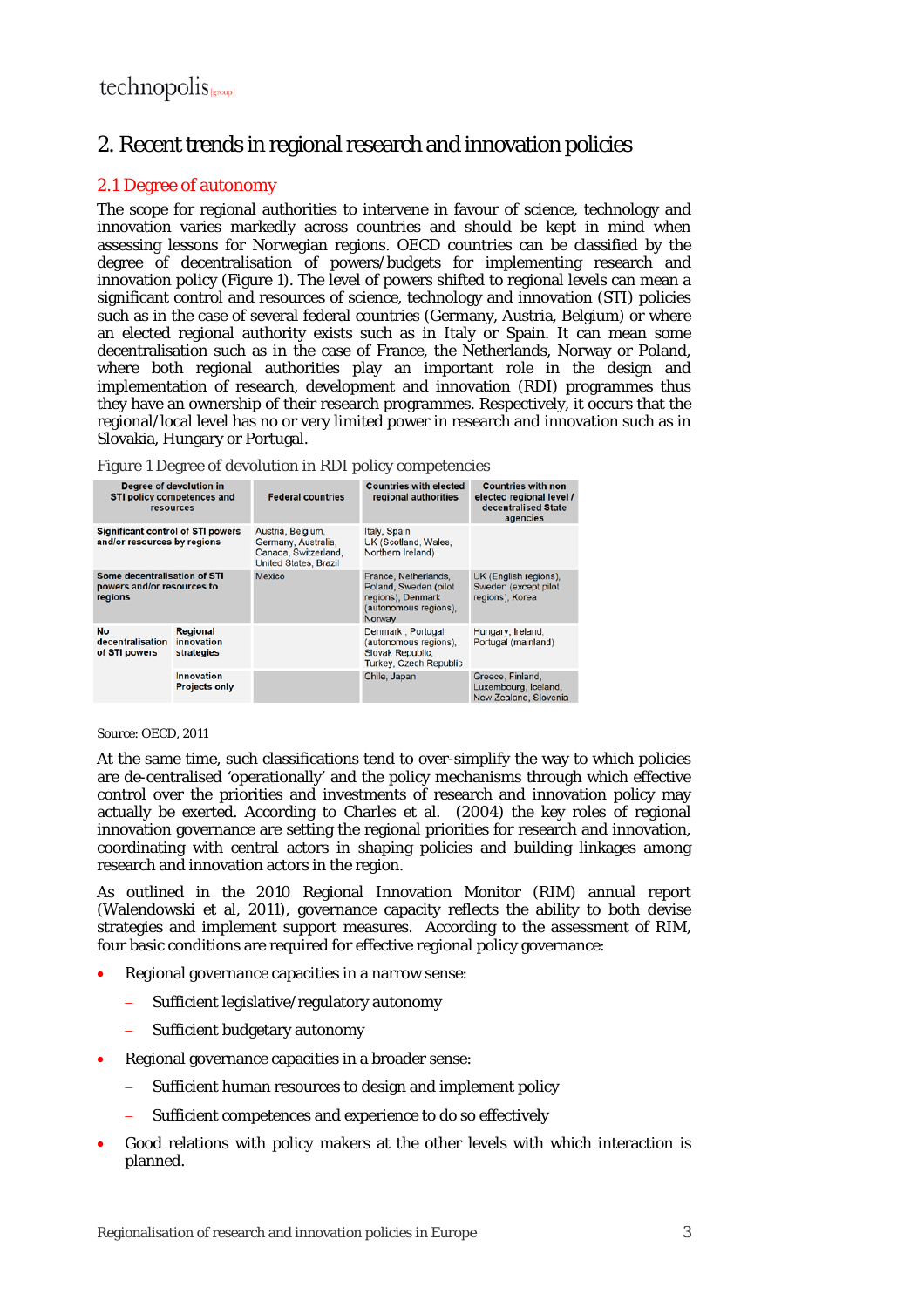• A relevant basis of regional stakeholders as addressees of the envisaged policy support.

In general, there are two aligning forces of regional and innovation policies: on the one hand top-down approaches, where the central government plays a key role and on the other hand bottom-up approaches, where regional autonomy is high. Howells (2005) associated the former with best practice methods and the latter as encouraging policies of a more bespoke nature. He lists the advantages of the two approaches as in [Figure 2.](#page-7-0)

<span id="page-7-0"></span>Figure 2 Advantages and disadvantages of top-down 'best practice' approaches and bottom up 'bespoke' approaches

'Best practice' vs. 'bespoke' policy mechanisms in regional innovation

| Advantages                                                                                  | Disadvantages                                                                                        |
|---------------------------------------------------------------------------------------------|------------------------------------------------------------------------------------------------------|
| 'Best practice' policy mechanisms                                                           |                                                                                                      |
| Proven elsewhere                                                                            | Common design, may be difficult to adapt to local circumstances                                      |
| Acknowledged as the 'best'                                                                  | 'Best' in what, or for whom?                                                                         |
| May have been developed over considerable length<br>of time in different circumstances      | Locality may not have all prerequisite resources, institutions or mechanisms                         |
| Ready to use                                                                                | May take time to adapt                                                                               |
| May have 'knowledgeable' agency willing to help<br>provide advice and support               | May be difficult to understand; may have a large tacit element associated with<br>implementation     |
| Not developed by indigenous 'clique' that knows<br>best                                     | May face NIH syndrome                                                                                |
| 'Bespoke' policy mechanisms                                                                 |                                                                                                      |
| Developed for the specific locality                                                         | At the outset the policy is unproven, as it is unique and has not been applied<br>elsewhere          |
| Tailored for policy resources and 'time-frame'                                              | May take considerable length of time to develop and test                                             |
| Encourages local coalition-building and develop-<br>ment of expertise                       | May aggravate local tensions; local resources and expertise may limited                              |
| Can be novel                                                                                | Generally higher risk                                                                                |
| Agency(ies) developing the policy can gain wider<br>experiences through 'learning-by-doing' | Agency(ies) developing the policy may become inward looking and unwilling<br>to learn from elsewhere |

Source: Howells, 2005

Regions have appeared as focal points for learning and knowledge creation since the 1990s, as the understanding grew seeing the regional social capital as the driving force behind economic growth (Cook, 1992; Florida, 1995; Storper, 1997). A system or network view of innovation policies became dominant (Landabaso, 1997) that prevails today as well. There are several reasons supporting a regional approach towards research and innovation policies. The importance of RDI actions at regional level is supported by the facts that approx. 65% of a country's public investment is with regional/local authorities (OECD, 2011). Similarly, a large portion of public procurement that can be used to promote innovation happens at the sub-national level (EC, 2011). European Structural Funds and the popularity of cluster policies in OECD countries push as well in the direction of more regionalisation. The latest legislative proposal on Cohesion Policy (EC, 2011) states that in more developed and transition regions, at least 80 % of the European Regional Development Fund (ERDF) should be allocated to innovation, energy efficiency and renewables and SME support.

Howells (2005) raised though important questions that has to be asked before designing regional RDI policies: "Are the innovative spatial growth processes 'natural'? By disturbing these natural processes do we necessarily damage the wider national economic good?".

#### 2.2 Most recent developments towards decentralisation

The regional dimension of innovation and research policies today is widely recognised and efforts towards its devolution are slowly continuing where more emphasis is put on regional policy making instead of a centralised approach. As a recent OECD study (2010) showed, countries report an increasing share in the total research and innovation expenditure allocated by regions. On the other hand it has to be also noted that with regard to the principles of governance applied at the regional level the survey of RIM (2010) found that bottom-up and decentralised approaches are quite rare and followed by hardly a tenth of all European regions. In this respect, the path of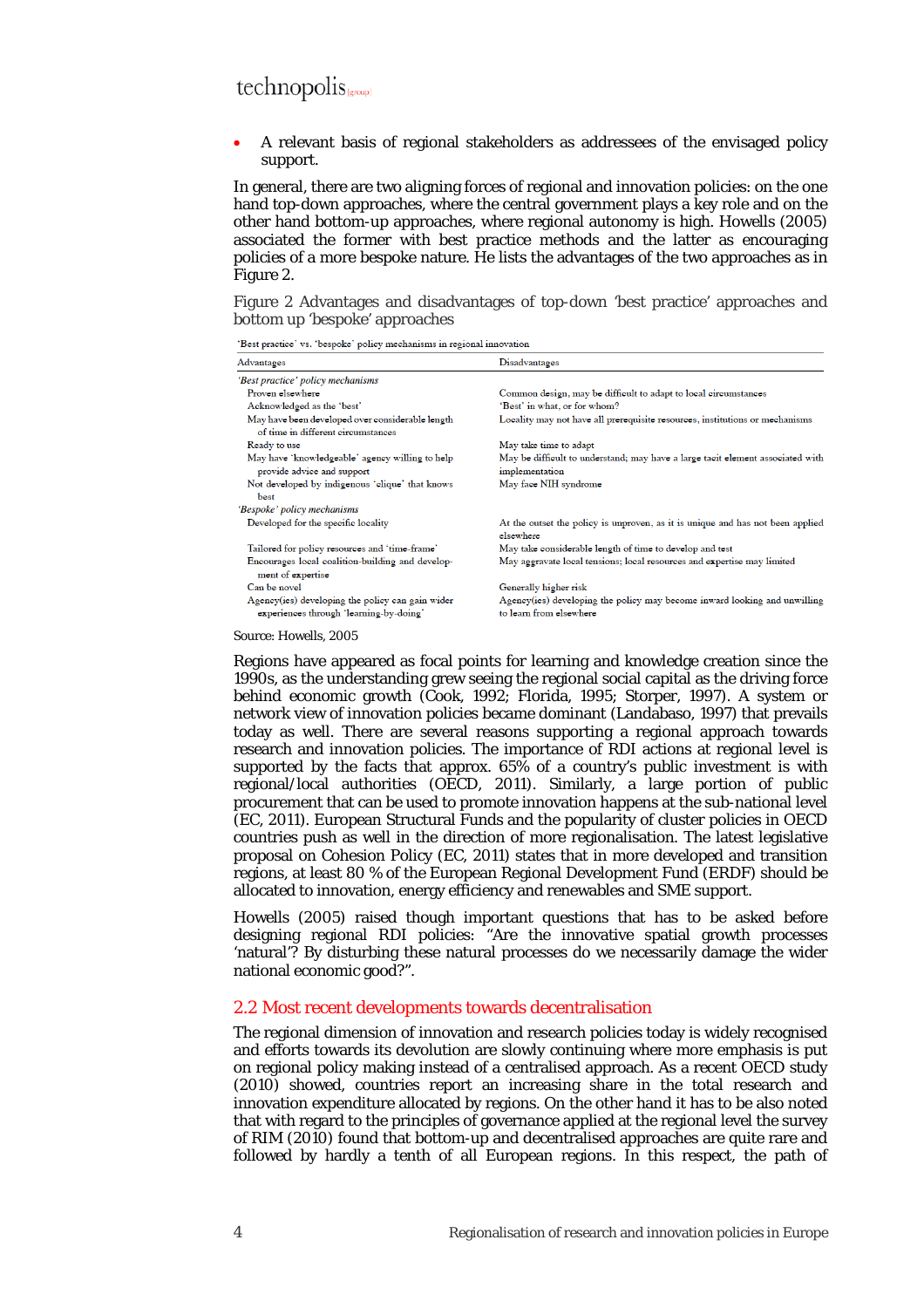regionalisation is very diverse and different types of devolution processes and solutions for multi-level governance exist.

Screening the most recent developments (2009-2011) in regional and national innovation policies shows a trend towards further devolution in the EU and other OECD countries, although the picture varies country by country. [Figure 3](#page-8-0) summarises the latest developments in this regard:

| Degree of devolution                                                | Countries, OECD report 2011                                                                  | Most recent trends (2011)                                                                                                                                                                                                                                                                                                                                                                                                                                                                                                                                                                                    |
|---------------------------------------------------------------------|----------------------------------------------------------------------------------------------|--------------------------------------------------------------------------------------------------------------------------------------------------------------------------------------------------------------------------------------------------------------------------------------------------------------------------------------------------------------------------------------------------------------------------------------------------------------------------------------------------------------------------------------------------------------------------------------------------------------|
| Significant control of<br>STI powers/ and<br>resources by regions - | Austria, Belgium, Germany,<br>Canada,<br>Australia,<br>Italy,<br>Spain, UK (Scotland, Wales) | Austria, Germany, Belgium, Italy - No substantial<br>change in the level of devolution, remaining<br>strongly autonomous                                                                                                                                                                                                                                                                                                                                                                                                                                                                                     |
| Some<br>decentralisation of<br><b>STI</b> powers                    | UK.<br>Mexico.<br>France,<br>Netherlands, Poland, Sweden,<br>Norway                          | + Poland: increasing role is planned to be given to<br>self-government bodies in innovation policies<br>+ Netherlands: national funding for regional<br>development and innovation was stopped.<br>Regions are faced with a reduction of budget but<br>more responsibilities.<br>- England: regional development agencies to be<br>replaced by Local Enterprise Partnerships with<br>reduced budget and power<br>+ Norway: regional councils receiving power to<br>administrate Regional Research Funds<br>Sweden: responsibility for innovation is to a large<br>extent decentralised to the regional level |
| No decentralisation<br>power/RIS                                    | Denmark, Portugal, Slovakia,<br>Hungary, Ireland, Bulgaria                                   | + Bulgaria: potentially increasing role<br>trends<br>show towards<br>Portugal:<br>$^{+}$<br>more<br>regionalisation<br>- Hungary: role of regional level in development<br>and innovation decreased, regional development<br>councils stopped<br>- Ireland: concerns of renationalisation<br>+ Slovakia: role of regional authorities in<br>innovation slightly increases                                                                                                                                                                                                                                    |
| No decentralisation<br>power/innovation<br>projects                 | Chile, Japan, Greece, Finland,<br>Luxemburg, Slovenia                                        | + Greece: increasing role<br>Finland: regional actors have marginal role, there<br>is concern of the Ministry of Education and<br>Culture decreasing the number of Universities of<br><b>Applied Sciences.</b><br>+ Japan                                                                                                                                                                                                                                                                                                                                                                                    |

<span id="page-8-0"></span>Figure 3 Trends of devolution in RDI policies

Source: Own assessment further developing the OECD 2011 table based on RIM and TrendChart reports ("+" indicating a shift towards regionalisation of R&D policies, "-" indicating that responsibilities for R&D are taken back to national level)

As we can see from the above table, in a number of European countries the power of regions in RDI policies is stable in general such as in Germany, Austria, Belgium, Sweden or Spain. In other countries there is a slow shift towards more regional power in RDI policies such as in Italy, Netherlands, Greece, Poland, Slovakia. Examples can be also observed where there is a trend towards centralised approaches such as England, Ireland or Hungary.

In Germany and France for instance there is **no substantial change** in the degree of autonomy of regional innovation and research policies. Nevertheless, in German regions (Länder) a consolidation of programmes and support measures is ongoing with a reshuffling of the governance system and regional support organisations, furthermore they tend to lay emphasis on thematic priorities and science-industry linkages (RIM German reports, 2011). In France, regional research and innovation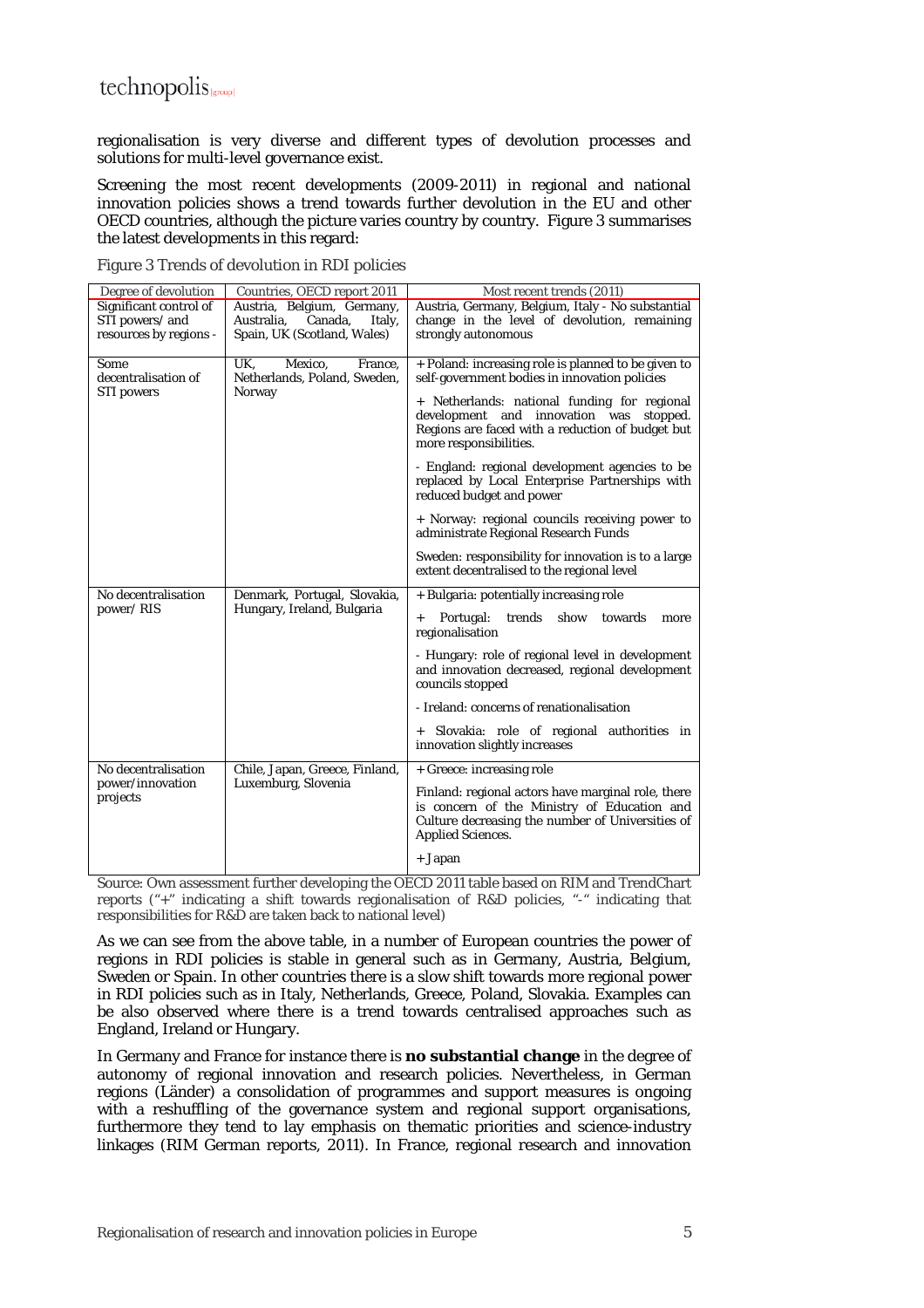policies increased in their importance during the past two decades with a growing power given to regional authorities in terms of economic development.

In several countries a slow move **towards devolution of research and innovation policy** is apparent. In Greece, for instance, the reform of Kallikratis (2011) gives an increased autonomy to the regions in designing and implementing their regional development strategies and an increased role in the area of RTDI is also expected. In Poland the recent National Strategy for Regional Development (2010) has envisaged more power for the self-government bodies and to the Ministry of Regional Development, which reflects a shift from a top-down approach towards a multi-level governance model (Walendowski, 2011). Similarly, in Bulgaria the National Reform Programme for 2011-2015 plans to strengthen the role of regional development councils. In Japan the regional cluster programmes, such as the Knowledge Cluster Initiative and the Industrial Cluster Initiative provide an increasing role to regional authorities in innovation and research. In the Netherlands the national government stated that it would withdraw national funding for regional development and innovation policies in 2011, which means that regions will be confronted with a reduction of their budget for regional development, but as a result will have increased autonomy and power in decision-taking.

There are a number of countries where trends **towards renationalisation of research and innovation policy** can be observed. In Ireland public budget deficits resulted in a trend towards centralist approaches and there is a concern of a renationalised regional policy and diminishing regional governance (RIM, 2011). In Hungary the role of regional development agencies in funding of regional innovation strategies has decreased and the future of regional innovation agencies is uncertain. In England the introduction of the new Local Enterprise Partnerships has resulted in a reduced budget and powers compared to the old regional development agency system. Similarly, research and innovation policy in Finland is centralised and regional actors have marginal power in decision-making. There is a concern that with a decrease the number of universities of applied sciences proposed by the Ministry of Education and Culture even less leeway would remain for supporting tailored regional research and innovation.

While in Italy, regional authorities have wide autonomy in designing and implementing RDI policy, this is in not all cases **matched by an adequate autonomy in terms of fund raising** and financing of policy initiatives such as in Puglia. Another recent development is that the national government has blocked the central Fund for Underdeveloped Areas and is rethinking with a new programmatic document national funding allocation and priorities for economic development in Southern Italy (RIM report on Puglia, 2011).

To sum up, the **increasing relevance of exploiting territorial strengths push towards bolstered regional level effort** in innovation policy along with the growing emphasis put on cross-border development and on defining functional regions. However, it is also observed that the acute **need to increase productivity and effectiveness favours in certain cases new centralist solutions** in RTDI policy delivery mechanisms (as a response to the current economic and financial crisis).

#### 2.3 Organising multi-level governance

The Regional Innovation Monitor Annual Report 2010 argued that there is strong evidence that the national level remains an important player in designing and implementing regional RTDI policy, alongside regional actors, thus multi-level governance and coordination is an important aspect of innovation systems. Multi-level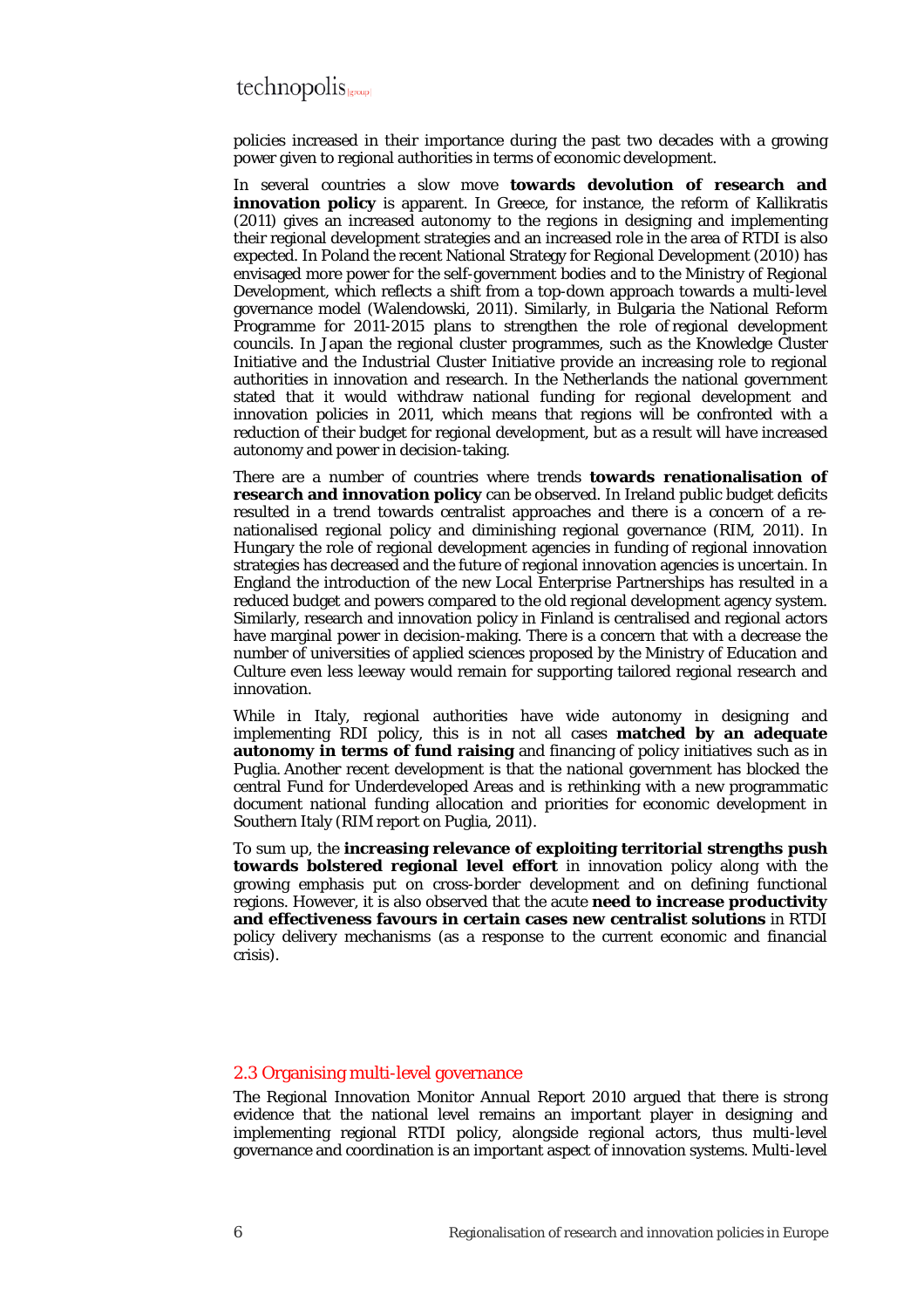governance refers to a coordinated action by the Member States, regional and local authorities and the European Union based on partnership and aimed at drawing up and implementing policies. It reflects that responsibility is shared between the different tiers of government concerned and is underpinned by all sources of democratic legitimacy and the representative nature of the different players involved. (The Committee of the Regions, 2009)

The RIM report also points out that while the dynamic landscape of multi-level governance is shaped by multiple strategies developed by regions, governance capacities are not yet sufficient. In about two thirds of the regions surveyed the regional RDI governance cannot yet be assessed as effective. This reflects that there is still need on the one hand for better adapting regional interventions into specific regional contexts and on the other hand for raising the professionalism of administrative structures and human resources.

Perry and May (2007) distinguished four regional dimensions in R&D policies depending on the passive or active role of regional actors. According to the typology regions can be

- Stages, where regions are seen as appropriate scales of action or stages where policy is enacted, though regional units are not participants;
- Implementors, where regional authorities and agencies have a role in the implementation of nationally-defined policy initiatives and delivering centrally conceived priorities;
- Partners, where regional bodies have a role in shaping and delivering R&D&I agendas; and
- Independent policy-makers, where regional authorities act autonomously in agenda-setting.

Figure 4 Regional innovation governance typology

|                | <b>Regional dimension in R&amp;D&amp;I policy</b>                                                                                                     |                                                                                                                 |  |
|----------------|-------------------------------------------------------------------------------------------------------------------------------------------------------|-----------------------------------------------------------------------------------------------------------------|--|
| <b>Passive</b> | <b>Regions as stages</b><br>Ireland:<br>national<br>research&development<br>and<br>innovation<br>measures<br>implemented at regional level            | <b>Regions as implementors</b><br><b>England: Local Enterprise Partnerships</b><br><b>Finland: ELY-Centres</b>  |  |
| <b>Active</b>  | <b>Regions as partners</b><br>Growth<br>regional<br>Denmark:<br><b>Forums</b><br>Poland: establishing territorial<br>partnership contracts<br>Norway: | <b>Regions as independent policy</b><br>makers<br>coordination<br>vertical<br>Germany:<br>at<br>programme level |  |

Source: Adapted from Perry and May's (2007) original typology to structure current examples

Following the above outlined typology, country and regional cases are presented below in order to highlight the most recent developments (2011) in multi-level governance and coordinating among the different levels.

#### **Regions as stages**

*Ireland*: In Ireland regional research and innovation policy follows a centralised, topdown approach. Regional RDI is provided through a number of **national measures implemented at regional level** such as the Competence Centre programme or the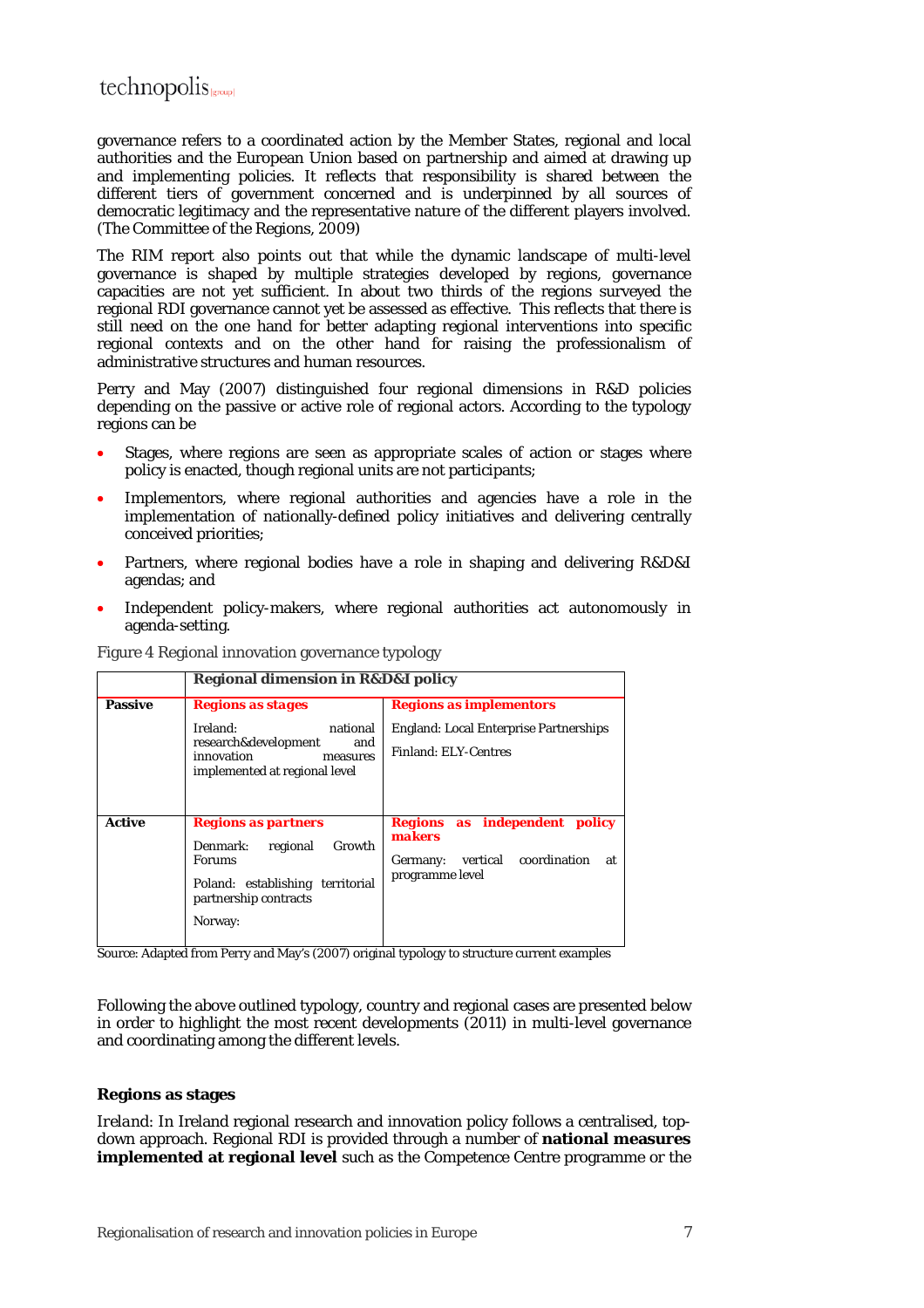RTI R&D Fund that are designed and managed by national authorities such as Enterprise Ireland, the Higher Education Authority and Science Foundation Ireland.

Regional assemblies comprised of elected representatives and were established in 1999 by the Irish Government to give effect to the division of the country into two regions to comply the implementation of Structural Funds interventions. They have a role of a more policy advocate than policy-maker in research and innovation. For instance, during the preparation of the national strategic reference framework and operational programmes, the regional assemblies were consulted building on the Irish social partnership process (Kilcommons, 2011).

#### **Regions as implementors**

*Finland*: In Finland, the government decision on Finland's regional development goals sets the general guidelines for regional innovation policy. The establishment of regional ELY Centres<sup>[1](#page-11-0)</sup> - **Centres for Economic Development, Transport and the Environment** - in 2010 represents a recent reform of regional administration in Finland. The centres were designed with the aim to foster regional development by implementing government actions at regional level. The centres are to collaborate with the regional councils while realising measures to promote entrepreneurship, labour market, and competence development among others. They are also responsible for regional foresight activities and participate in many local and regional planning processes. At the regional level RDI policy is jointly designed by the regional councils and ELY Centres.

The Centre of Expertise Programme for instance is a key part of the national RDI policy. The general objectives of this programme are set at the national level, but the actual regional objectives and measures are designed and implemented in the regional centres of expertise. Regional Centres of Expertise are responsible for initiating a range of innovation activities, in which research is combined with technological, design and business competence. They also participate in horizontal coordination of sector specific innovation policies by their involvement in national competence clusters. National competence clusters are network organisations in the National Centre of Expertise Programme, which comprises four to seven regional centres of expertise in the same sector around the country. In this way each regional centre is also networked nationally improving horizontal co-ordination and division of labour (Viljaama, 2011).

*England*: In England several recent changes were initiated in terms of multi-level governance: The Technology Strategy Board will provide the core funding and oversight of a series of new, national Technology and Innovation Centres. A national network of delivery agents will oversee the implementation of the ERDF under the auspices of the Department for Communities and Local Government. Regional development agencies are being replaced by **Local Enterprise Partnerships (LEP)[2](#page-11-1)**.

LEPs were designed to cover functional regions than administrative ones. As it seems the government intends to become more involved in supporting the LEPs, which operate on a reduced budget and have reduced powers compared to the old system (RIM, 2011). Motives behind the LEPs are to put more emphasis on private sector investment and enterprise and recognise that places have specific geographic, historic, environmental and economic circumstances that help to determine the prospects for growth. Regarding business innovation, the Technology Strategy Board will be the main delivery body, including the establishment of an elite **network of Technology and Innovation Centres**, following the example of the German Fraunhofer Institutes (BIS, 2010). The UK government had approved 31 Local Enterprise

<span id="page-11-0"></span><sup>1</sup> www.ely-keskus.fi

<span id="page-11-1"></span> $^2$ http://www.bis.gov.uk/policies/economic-development/leps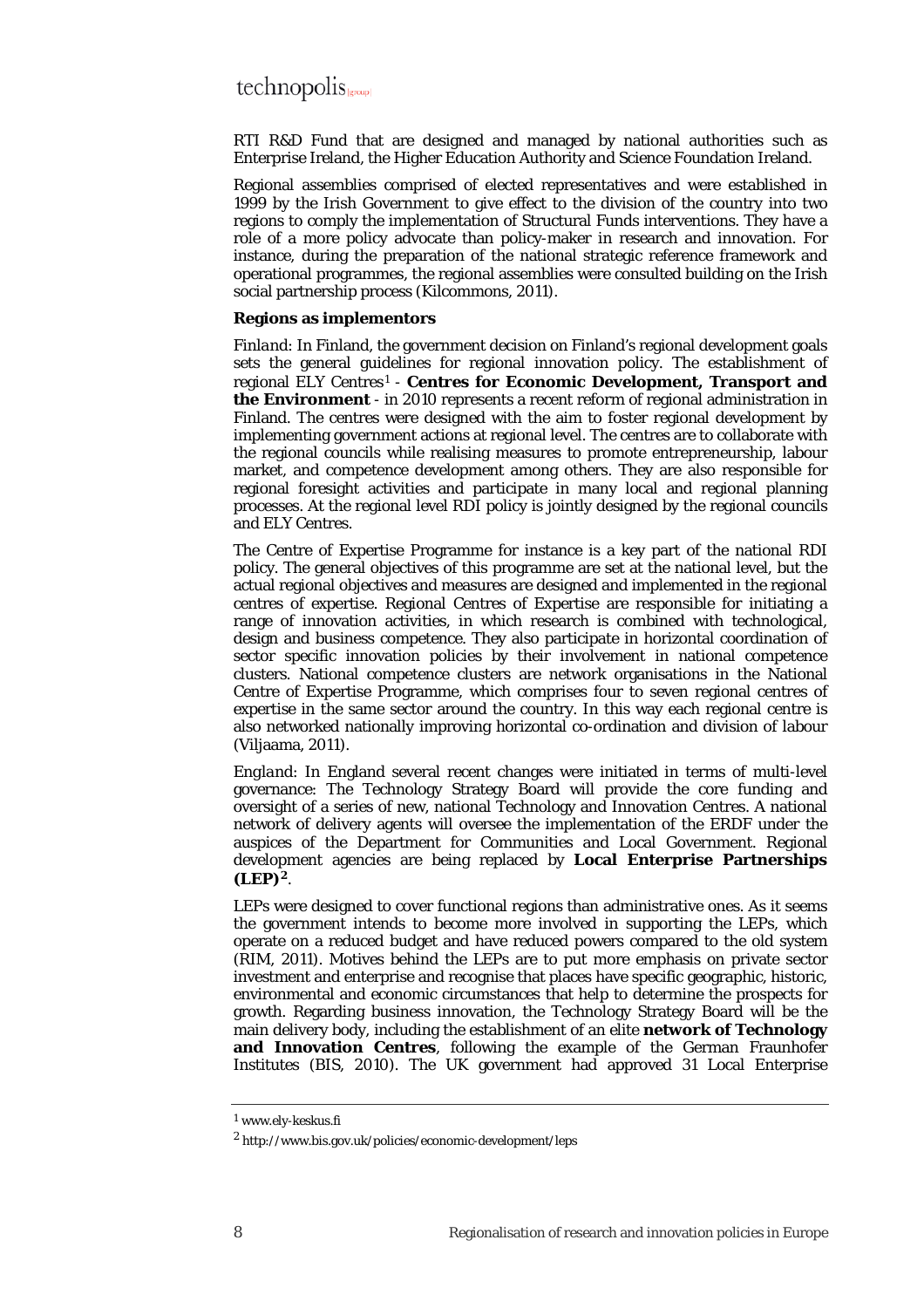Partnerships as at March 2011, however, few have made innovation a central plank of their proposals. One possible issue surrounds the absence of key, identifiable actors for the implementation of regional science and innovation policies: it is as yet unclear how the relationship between the TSB's regional remit and the nascent LEPs will be defined and developed. (Cunningham et al., 2011).

#### **Regions as partners**

*Denmark* put in place a unique multi-level governance mechanism to align national and regional innovation policies after a major reform in 2007. New regional **"Growth Forums"** had been created in each of the Danish regions where policymakers can discuss innovation policies with representatives from business, labour market and research.

Partnership agreements between the national government and the regional growth forums had been institutionalised in order to ensure alignment between national and regional priorities. In the new setup, the Growth Forum is responsible for innovation policies in the region while the national government is responsible for improving the general business framework conditions in Denmark. Regular evaluations of regional progress have been formalised by the national government as a way of ensuring stronger policy learning between the Danish regions.

In practice this means that the regional council can no longer initiate innovation support activities, which have not been approved by the Growth Forum. The governance and financing of universities and research institutes are not part of the responsibilities of the regional authority in Denmark. Regional Growth Forums have no formal authority regarding the funding of science and technology, however, the regional authorities and the universities have a strong collaboration on specific initiatives approved by the Growth Forum such as programmes to increase the number of spin-offs (Ebdrup, Nielsen, 2011).

*Poland:* Another example for multi-level governance mechanisms is the Convent of Marshals/Heads of Voivodeships in Poland, where the degree of regional autonomy is important although not completely decentralised. Regions are responsible for undertaking activities of public character that do not fall under the competences of the central government.

The recent National Strategy for Regional Development (2010) adopted a strengthened multi-level governance system and created new relations between the government and voivodship self-governments through the so-called **'Territorial Contracts'.** These contracts are made between the central and regional governments in order to agree on the most important objectives and priorities.

It is yet unclear what the territorial dimension given to sectoral policies will mean in practice. Regions underlined that the effectiveness of Territorial Contracts will depend on factors such as a correct identification of contractual parties, clarity regarding the sources of funding, and an appropriate legal framework. (Walendowski, 2011)

*Norway*: Norway is a unitary state comprised of 19 county administrations. The national government is politically responsible for the Norwegian RDI policies. Initiatives have however been taken by some county authorities to develop research and innovation policies of their own. The Regional Research Funds established in 2010 incorporate the strategic priorities of the authorities of the respective counties included under each individual fund. Respectively, the Programme for Regional Innovation and R&D (VRI), which facilitate innovation-oriented collaboration between regional industry, R&D and public institutions, represents a significant novelty in regionalising research and innovation policy.

#### **Regions as independent policy-makers**

*Germany:* Multi-level policy coordination happens **on the basis of concrete programmes or initiatives**, whereby the regional RDI support activities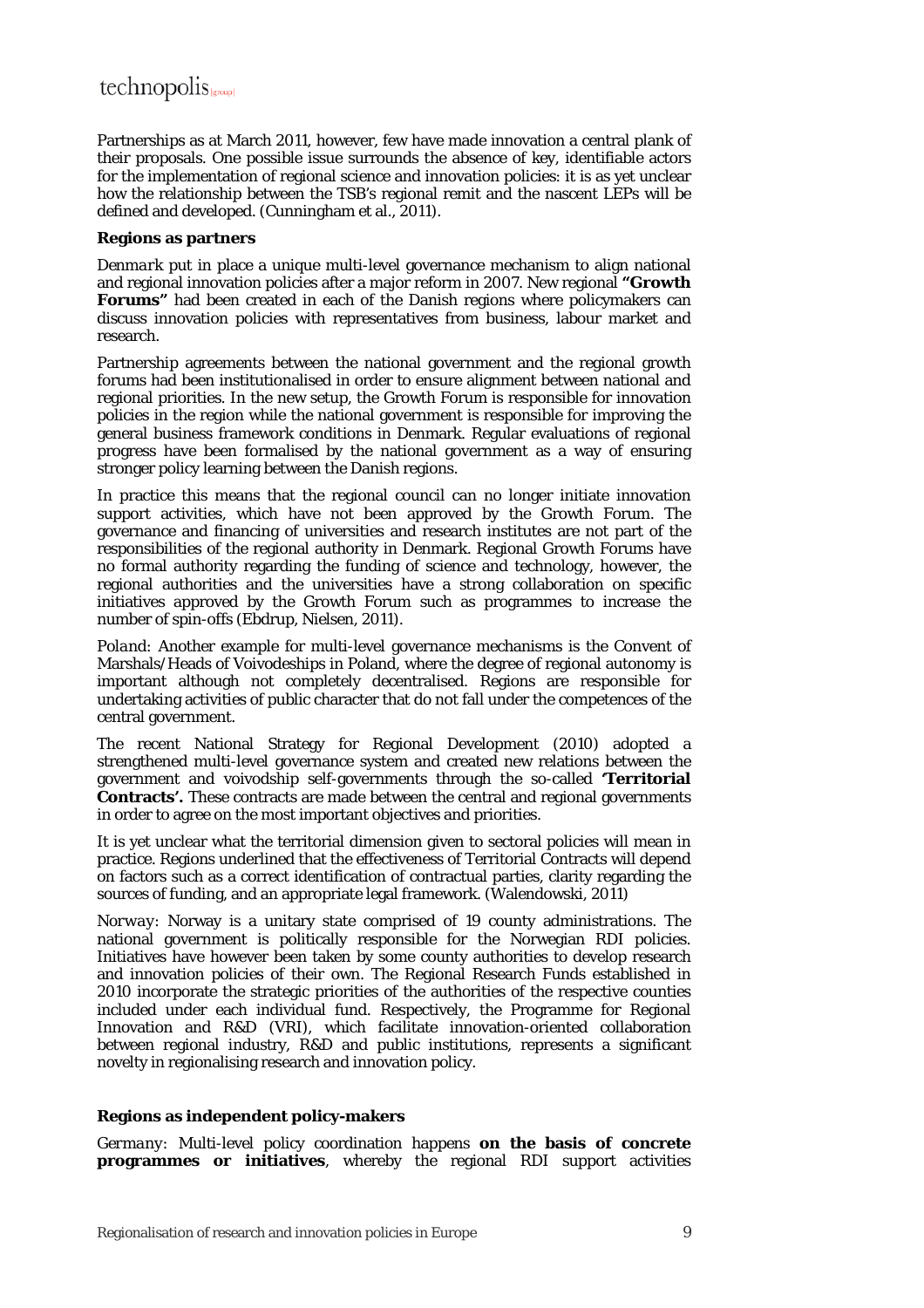complement the national initiatives. The Federal Government and the 16 Länder (Federal States) governments share the responsibility for research and innovation policies with a clear division of duties. The Federal Government takes up a variety of activities in research and innovation policy and may be regarded as the main state actor in the German innovation system. The federal States' main priority in research and innovation policy is to fund universities. They are also involved in scienceindustry linkages schemes and innovation programmes. There are also a several joint activities of the Federal and the State governments, including joint institutional funding.

Given the diversity of funding channels, German regions are to orchestrate support from different levels to optimise the benefits for regional support. Saxony is one of the regional governments that was successfully able to leverage the opportunities provided in a multi-level governance framework. Federal programmes play a substantial role in funding the activities of innovation actors in Saxony and they provide the basis for regional transformation. The successful regional cluster development for instance is also due to the substantial investment of the Fraunhofer institutions in the region. (Kroll, 2011).

#### 2.4 Networking the regional innovation system

The idea behind regional innovation system (RIS) theories is the quest for flourishing business eco-systems that promote R&D and innovation. Regional innovation systems can be defined as cooperation between firms, higher education institutions (HEI), R&D organisations, supporting public institutions, for economically useful knowledge development, diffusion and use (Asheim, Isaksen, 2002).

Whilst effective governance processes are required in order to develop the regional innovation system and to agree on priorities and targets, there is equally a need for effective institutional channels that can deliver planned support to actors in the region. The institutional framework of regional innovation systems is generally composed of regional councils, regional development/innovation agencies, universities and chambers of commerce etc. In most of the cases a regional innovation/development strategy provides the basis for policy actions.

Aside from government departments and quasi-autonomous agencies set up to deliver all or part of a regional government's strategic policy framework, there is also an increasing role for alternative delivery structures including public-private partnerships (PPP) such as innovation consortium, competence centres, clusters, competitiveness clusters, etc. The 'third mission' of HEIs has also led many universities to play a stronger role in supporting regional economic development.

What is often emphasised in the RIS literature is that it is important to **develop all aspects of the R&D ecosystem**. Successful regional innovation systems depend not only on university, research or education but all services around them such as venture capital, management, legal advisory, technology transfer mechanisms and the right regulations. As Koschatzky outlined (2009), the success factors of regional innovation promotion are:

- An innovation-oriented local or regional institutional system with flexible and open policy networks and capital market: meaning that the regional innovation system is linked with supra-regional, national, supra-national policy levels and integrated into global value chains;
- An institutional structure that is rich in learning and in knowledge transfer;
- Intensive regional networking;
- Presence of creative and entrepreneurial-oriented human capital.

Setting a joint plan for catalysing regional innovation, **regional innovation strategies** serve the purpose to draw up a partnership agreement based on shared objectives. Regional innovation strategies steer policies in support of RDI in the region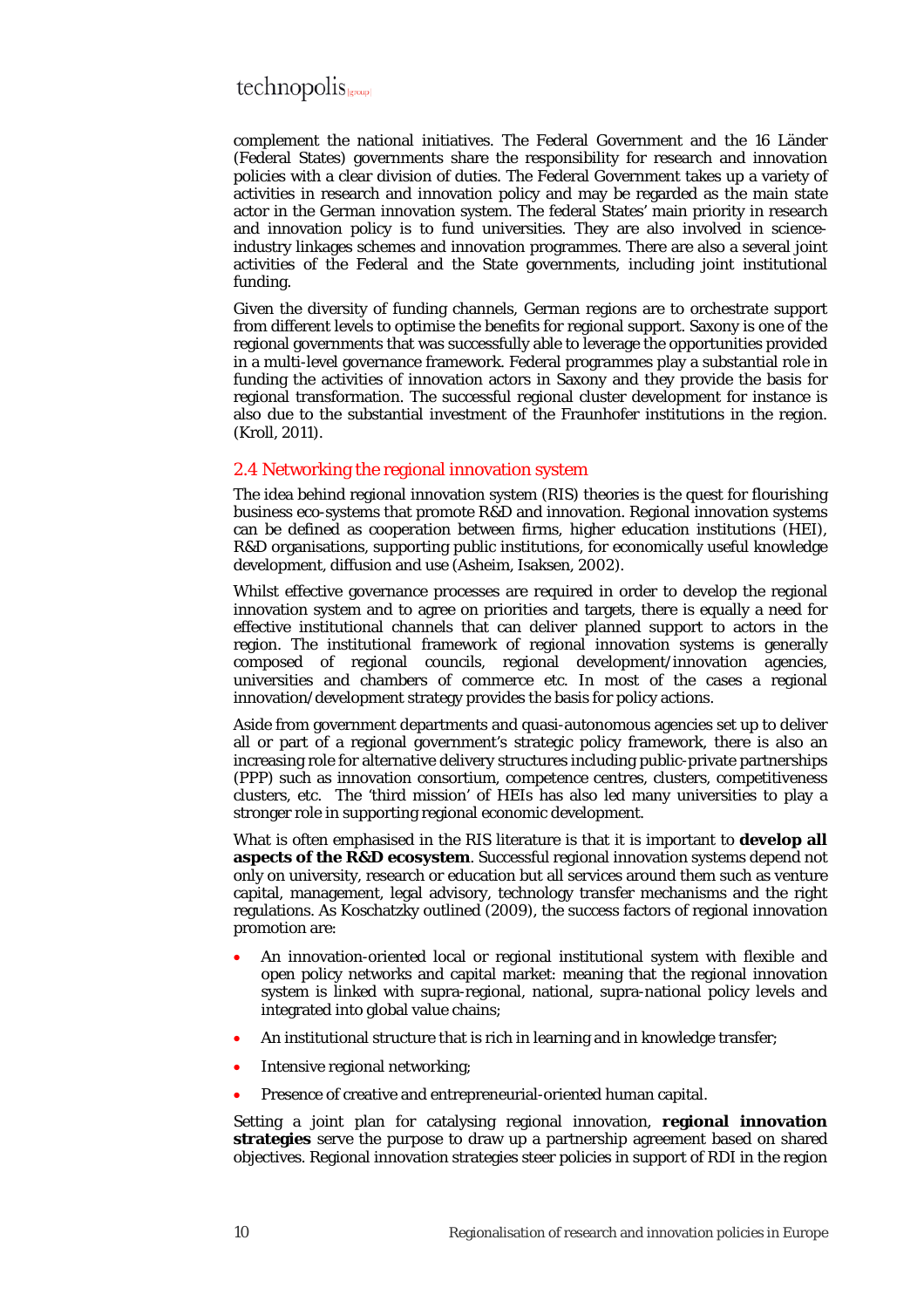assessing the status of research and innovation performance, the particular strengths, opportunities in the region and setting out actions addressing market failures and providing more incentives for RDI. The process of updating these strategies is currently ongoing in several countries that will be a basis for setting the priorities of Structural Funds operational programmes in the period of 2014-2020. The European Commission called for the preparation of smart specialisation strategies (see more in detail in section 2.6) and **focusing more on the inherent place-based opportunities** each region possess rather than imitating successful 'blueprints' of other regions (EC, 2011). Regions vary in size, political structure and economic basis, thus research and innovation support measures must be regionally specific too. This represents a complex policy challenge and calls for new institutions and governance mechanisms (OECD, 2010).

Depending on the key driving force behind regional research and innovation efforts and who is steering the knowledge transfer processes, different models can be identified (see Figure 5), where the regional innovation system can be either mainly science (where strong universities, R&D centres are present and are leading the directions taken in regional RDI policies), market (where large multinational companies or strong business clusters are driving innovation) or policy-driven (in most case peripheral regions, where there is a lack of a strong science-base or strong companies, thus policy plays a crucial role in triggering innovation processes). It has to be noted that such a typology is a very simplified approach to capture the diversity of innovation systems however it is worthwhile keeping in mind when organising the regional governance.

The positive value deriving from establishing intra or interregional learning networks results that regional innovation performance is no longer only defined by the locational parameters but of the ability of regions to trigger such networks (Koschatzky, 2009).

Based on the nature of actors of the regional innovation system, **networking efforts can materialise in cluster initiatives, triple-helix partnerships, centres of expertise, science cities, innovation laboratories, innovation networks/alliances** etc. Triple helix partnerships refer to organising interactions between university, industry and the government. Cluster initiatives and organisations are a very popular tool to develop clusters, cluster initiatives can be understood as "organised efforts to increase growth and competitiveness of clusters within a region, involving cluster firms, government and/or the research community (Sölvell, Lindqvist & Ketels, 2003). Centres of expertise refers to a selection of theme of specialisation where the region can strengthen regional critical mass by pooling local, regional and national resources in the particular field.

| <b>Driving force</b>                                                      | <b>Regional examples</b>                                        | <b>RDI</b><br>regional<br>of<br><b>Basis</b><br>governance  |
|---------------------------------------------------------------------------|-----------------------------------------------------------------|-------------------------------------------------------------|
| <b>Science-driven:</b><br>strong<br>universities, R&D centres             | Netherlands:<br>North-Brabant.<br>Sweden: Stockholm             | <b>Centre of Expertise</b><br><b>Science City</b>           |
| <b>Market-driven:</b><br>multinational companies<br>or business networks: | Northern Central Sweden,<br>Italy:<br>Lombardy, France: Picardy | Triple-helix partnerships<br>Cluster initiative             |
| <b>Policy-driven:</b><br>(in<br>peripheral position)                      | Itä-Suomi.<br>Finland:<br>Hungary:<br>Eszak-Alfold region       | <b>Innovation networks</b><br><b>Innovation living labs</b> |

Figure 5 Key drivers and organisational basis of regional R&D&I

Beyond these more 'traditional' organising principles, there are new types of networks/platforms of innovation becoming popular, such as open living labs. The living lab model includes end-user participation from an early stage of the creative process of innovation. Through partnerships between citizens, businesses and public authorities, the living labs model allows people and industries to test tomorrow's best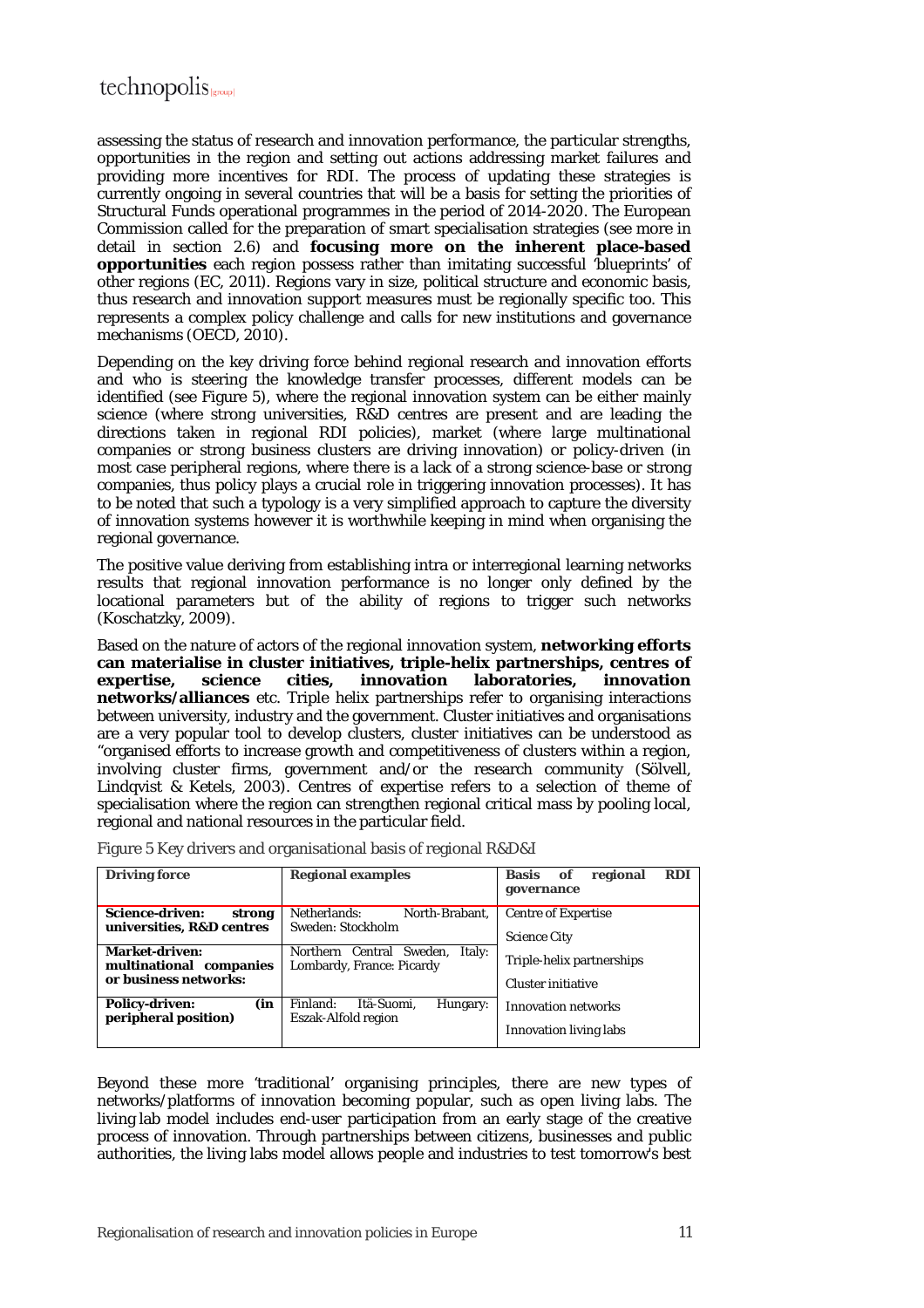innovations. This new type of approach means that the users are fully integrated in the co-creative process of new services, products and societal infrastructures. (EC, 2011)

Keeping in mind that there is no best practice in innovation policy governance, inspiration can be drawn nevertheless from new approaches and delivery mechanisms in certain regions. We also have to reiterate the findings of the RIM annual report that while it was necessary and recommendable to take first steps and to implement standardised good or best practices like the development of regional RTDI strategies across Europe, the challenge ahead is to find ways how strategic plans can be implemented under different framework conditions. Below a selection of cases are provided presenting different regional innovation systems:

#### **Triple-helix partnerships:**

*Netherlands/North-Brabant*: In the Netherlands, the national level is the main responsible for the design and implementation of research and innovation policies. The general model of regional governance is a triple helix partnership: for instance the regional innovation strategy programmes 'Operational programme-South' and 'Brainport 2020' and the 'Peaks in the Delta' programme are implemented by triplehelix programme committees. The Peaks in the Delta programme is a national programme for regional innovation, where West North-Brabant is part of the functional region South-west Netherlands, and the rest of Brabant with the Province of Limburg are taken together as South-east, also labelled as 'Brainport'. One of the particularities of the 'Peaks in the Delta' programmes is the focus on functional regions and 'place-based' RDI. As a result North-Brabant was split into two areas in 2004: Southeast or 'Brainport' (part of North-Brabant & Limburg) and Southwest (West North-Brabant & Zeeland). The programme committee of the Peaks in the Delta includes besides representatives of the involved governments at various levels, also three companies and three institutes of higher education.

Examples of initiatives to foster open innovation include the High Tech Campus Eindhoven and High Tech Automotive Campus in Helmond. Brainport Development, a development agency, is representing horizontal triple helix collaboration, since large companies and SMEs, knowledge institutes and governments at various and multiple levels collaborate.

In 2011, the national government had decided, however, to stop both the 'Peaks in the Delta' programme and the national involvement in the regional development agencies in the framework of the new direction towards decentralising regional development (Wintjes, 2011).

#### **Science city:**

*Sweden/Stockholm*: Stockholm has a strong academic and scientific research basis, especially in ICT and life sciences. In Sweden, the main funding for research and higher education is provided at national level. Stockholm is characterised by a complex institutional setting, with a large number of rather independent actors in both the public and the private sectors. There is no single body responsible for regional innovation; regional development is steered by the County Administrative Board of Stockholm (Länsstyrelsen) and the Stockholm County Council (Landstinget).

The Stockholm Science City Foundation (SSCI) was created in 1990 by the three leading universities KTH Royal Institute of Technology, Karolinska Institute and Stockholm University, together with private actors, Stockholm County Council and the municipalities of Solna and Stockholm. SSCI has been commissioned to develop the life science sector. In 2010, the Foundation Flemingsberg Science was established in cooperation between KTH Royal Institute of Technology, Karolinska Institute and the University College of Södertörn, the Stockholm County Council and the municipalities of Huddinge and Botkyrka, to develop the life science sector in the south of Stockholm. This resulted in a number of development projects, including the ERDF project Powerhouse Life Science. Besides, two joint initiatives with the Uppsala region have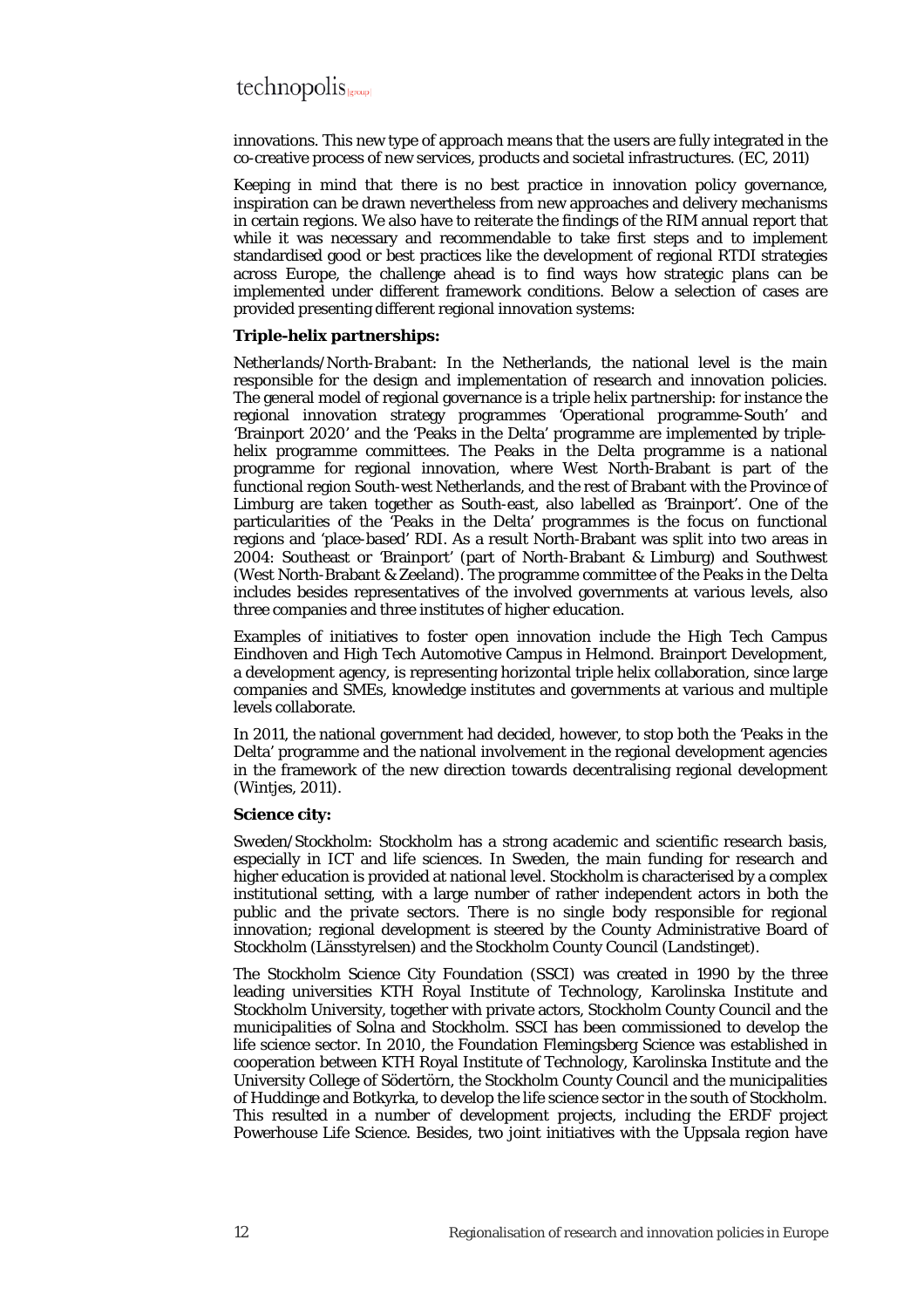been taken, the first to develop a research center (Science for Life Laboratory), and the second to market the region (SULS).

The ICT sector is highly concentrated around Kista, in the North West of Stockholm. The Electrum Foundation is the key driver behind the developments, commissioned by representatives of the ICT sector (Ericsson, IBM, Packetfront), a real estate company, the research institute Acreo, KTH Royal Institute of Technology and Stockholm Municipality. Two subsidiaries are responsible for the operation: Kista Science City AB and the business incubator STING AB.

#### **Cluster organisations:**

*Northern Central Sweden*: The regional innovation system in Northern Central Sweden is comprised of several cluster organisations, regional higher education institutions and innovation platforms. Since the region is not a functional region, there is no single body responsible for regional innovation policy but the three NUTS 3 regions steer regional RDI policy: Värmland, Dalarna and Gävleborg. There are 15 prioritised cluster organisations, representing about 700 companies and 60 000 employees. Many of these cluster organisations have a key role in regional development and implementation of various policy actions for supporting regional innovation and they have been strongly supported in the implementation of the ERDF programme. Innovation platforms are set up around new business challenges, demanding interaction between different branches and competences. There are several well-established cluster initiatives and innovation platforms related to traditional and up-coming business sectors. (Lindqvist, 2010).

*France/Picardy:* Research and innovation policy is based on the funding provided to the competitiveness clusters. Two world-class competitiveness clusters (industry and agro-resources and transport and logistics) and another cluster on textiles are located in Picardy and provide a platform for innovative projects. This focus helped the regional policy-makers to capitalise upon regional assets in spite of an unfavourable innovative landscape. Regional and national actors jointly support projects that are considered as important for the regional innovation and economic system. For instance, the region sometimes funds the research part of a project while the innovative part is funded by national resources (Eparvier, 2011).

*Italy/Lombardy*: Lombardy is an important economic centre with high business density and strong manufacturing sector. There are shared competences between the central and the regional governments introduced by the 2001 constitutional reform, and a regional RTDI strategy was developed. A broad network of organisations contributes to delivering innovation policy: beside the regional administration and intermediaries, the banks also play an important role. A regional innovation policy with emphasis on cluster development was adopted since 2004. The participation of the most important stakeholders (universities, research centres and firms) was promoted and an **intervention model based on meta-districts** was introduced. Meta-district of design has been identified, which links traditional areas of industrial specialisation with the places where knowledge on design is generated. A meta-district is defined as a sectoral cluster that is composed of firms, research organisations, service centres etc. and that is located in different spatial districts but working as part of a strategic value chain. This concept differs from industrial district (specialised spatial agglomeration) and technology cluster (cluster of agents working in the same technology field) (Ciffolilli and Rossi, 2011).

#### **Centres of Expertise:**

*Finland/Itä-Suomi*: Itä-Suomi is one of the most challenged regions in Finland with poor economic performance but with potential in terms of knowledge assets. The region has a rather high share of young people with a tertiary education. Innovation policy is delivered through co-ordinated efforts by a broad network of several organisations including regional councils, municipalities, regional ELY-centres, higher education institutions and various intermediaries. Most of the strategies are designed and implemented at the regional (NUTS3) and sub-regional level.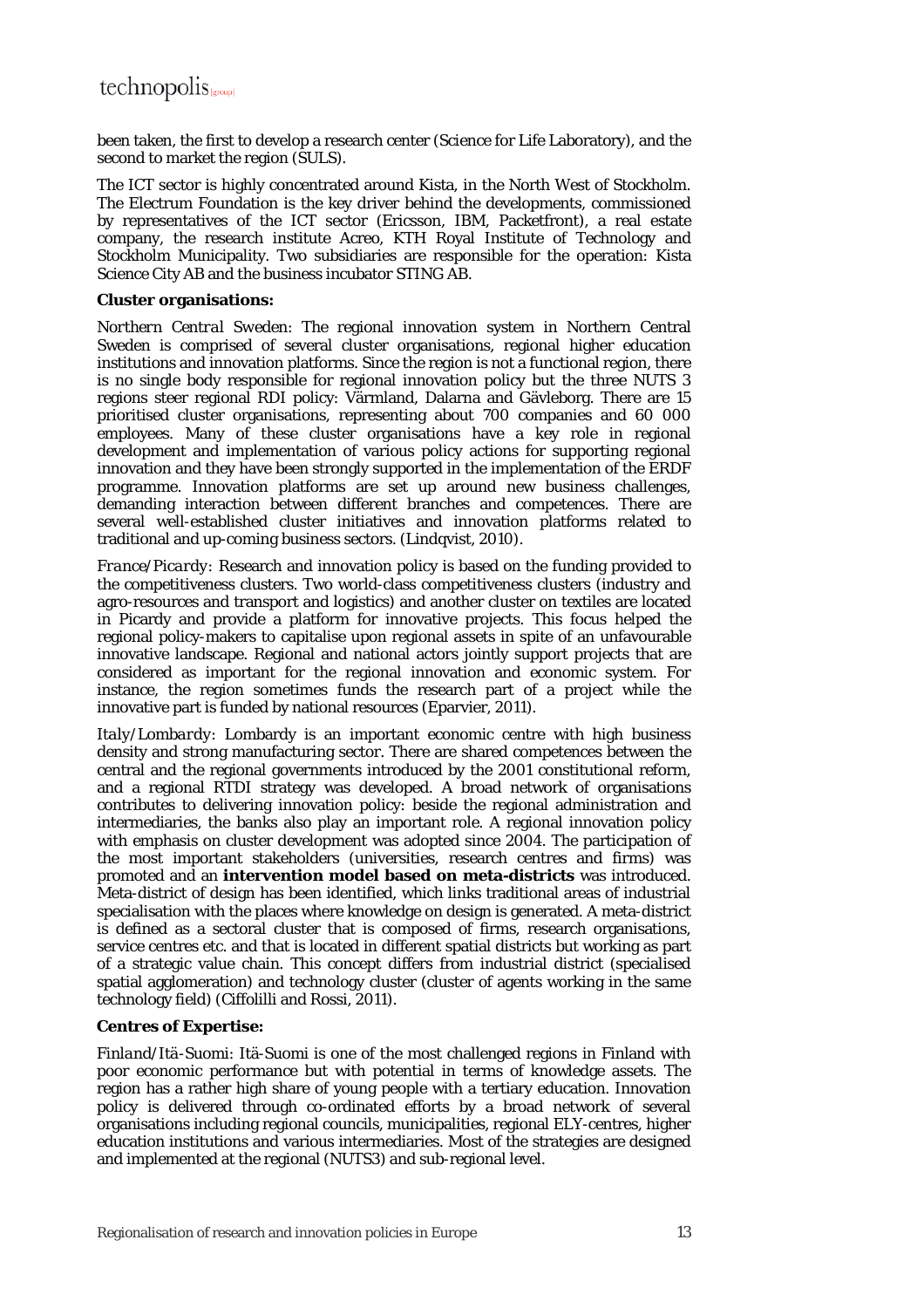The Centre of Expertise Programme is a key part of the innovation policy. Local science parks and technology centres are responsible for coordinating regional Centres of Expertise and initiate a range of RDI activities. The centres are tightly interlinked with universities, polytechnics and with key industries in the region. They are actively involved in the RDI strategy development and also participate in the horizontal coordination of sector specific innovation policies. Each regional centre is also networked nationally, improving horizontal co-ordination and division of labour. (Viljaama and Lathinen, 2011).

*Hungary/Eszak-Alfold*: Another example is the concept of Regional University Knowledge Centres  $(RETs)^3$  $(RETs)^3$  supported by a national R&D programme in Hungary. The RETs foster the creation of research and technological innovation centres at universities and they are intended to co-operate closely with businesses and accelerate the given region's technological and economic development, thus enhancing competitiveness both at a regional and national level. The RET projects are supported financially by the former National Office for Research and Technology (now National Innovation Agency) and implemented through a consortium. Universities and statefinanced, non-profit or other research organisations, and companies can apply jointly. The consortium is headed by a university, and industrial partners must be involved in the project. The activity of the Knowledge Centres is based on research and development including basic research, experimental development and applied research with a well-defined professional focus. Altogether 19 Regional Knowledge Centres have been established in Hungary in the last five years, and these have been conducting internationally competitive, application-oriented research projects. The significant innovation activities and collaboration with industrial partners have caused scientific and economic benefits for all participants, especially for the region. Employment has increased, and university and PhD students have been involved in research and development.

#### **Innovation living labs:**

*Italy/Trento*: In the Italian region of Trento a new collaboration model was developed in the form of an innovation laboratory. The model – called Trentino as a Lab - is the territorial network for innovation in the ICT area, which promotes innovation of public administration services. It intends to activate an open innovation mechanism where the regional research capacity is exploited to drive innovation by technological advances resulting from public-private collaborations. The 'Trentino as a Lab' initiative is also partner of the European Network of Living Labs. The overall goals are to foster innovation focused on societal and business needs in innovative sectors and niches; accelerate the availability and accessibility of the public information repositories and data banks to allow reuse, increase transparency and participation of citizens and firms, and to generate business opportunities related to the creation of new services. A common platform for the experimentation of a new generation ICT services has been also set up (TestBed). This involves both firms and public research centres and exploits the 800 km broadband infrastructure that covers the entire territory and includes a Hiperlan wireless network with 700 access points. (Ciffolilli, 2011).

#### 2.5 Funding instruments

The capabilities of regions in delivering RDI policies depend on the budget and responsibilities allocated to them as also noted earlier. Evaluations of regional research or innovation funding schemes point to varied challenges in respect of implementation and governance.

The advantage of a bottom-up approach in RDI funding, where regional authorities are directly managing RDI funds is that it can better **take into account the key** 

<span id="page-17-0"></span><sup>3</sup> http://www.nih.gov.hu/english/regional-knowledge/peter-pazmany-programme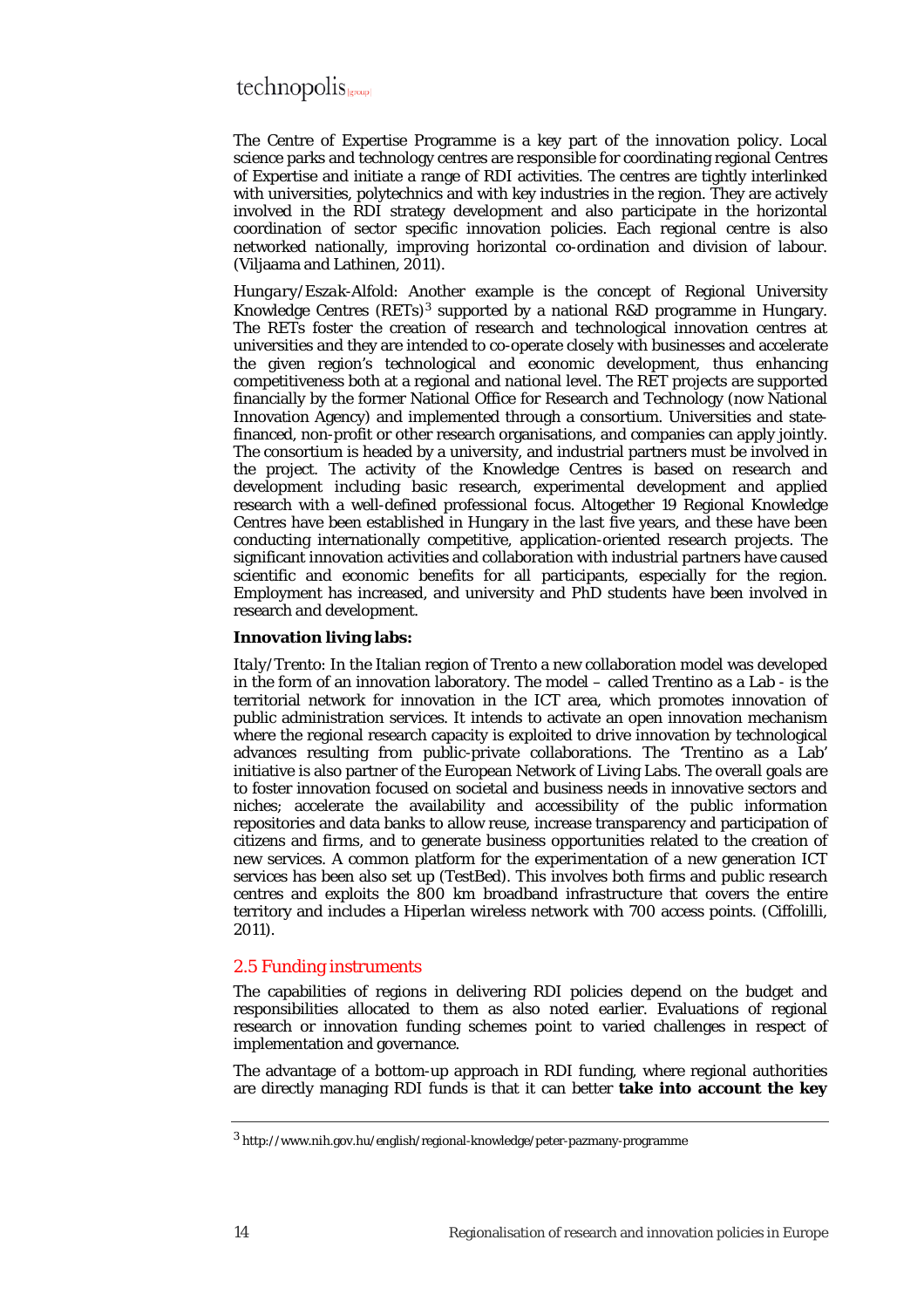**regional assets** and technological or scientific specialisation. Regional actors are much better placed to tell which areas/sectors are the most promising to be developed and a regionalised approach means cultivating organic initiatives rather than unrealistic central efforts. On the other hand a top-down approach is often coupled with more **emphasis on excellence and strategic, large-scale developments**. The 'absortive capacity' (Howells, 2005) of regions is another issue of concern related to their abilities to generate enough regional initiatives and leverage enough private funding that exhausts the available budgets. This needs attention in terms of its institutional and organisational implications.

At regional level there is often a **fear of fragmentation of funding** resulting in too much small-scale projects without enough leverage effect as the example below from Wales also shows. Concerns also include an increased level of administration costs and further burocracy. For instance, in Portugal, the transfer of RDI policy competences to the regional level introduced an **additional administrative burden** in the case of certain support measures. Nevertheless, the regional RDI funding instruments have been seen positively, since it enabled the development of a better dialogue between applicants and the administration, thereby easing the process. The evaluation of the National Strategic Reference Framework (2010) has suggested that the methods of implementation have been improved, however, the need to improve for instance a better project follow-up was pointed out (Mira and Corado, 2011).

It is often emphasised that policy-makers should be clear about the potential impact of research investments under specific regional and technological circumstances and a multi-actor, multi-level perspective is seen as more advantageous (EC JRC, 2008). There is certainly a need for better alignment of resources across levels of government and also greater leveraging private sector resources.

Regional examples where regional institutions manage own RDI funds can offer useful lessons learnt:

*UK/Wales:* The major RDI funding schemes in Wales include the Business Innovation Programme, Academic Expertise for Business (A4B) Programme and the RD&I funding programme. Research, development and innovation funding is available on a repayable loan basis and includes support for technical and commercial feasibility, industrial research, experimental development, exploitation. The RIM report on Wales (2011) pointed out that although these programmes represent comprehensive support to innovation, stakeholders criticise that they are not well integrated resulting in **fragmented support** and limited opportunities for synergies across programmes. Another concern is that R&D funding investment tends to be **concentrated on relatively small projects**. While this maximises the number of companies that can be supported it limits the potential for more strategic projects with larger impact (Thomas and Henderson, 2011).

The Academic Expertise for Business (A4B) programme is seen as a successful example in the region supporting knowledge transfer between Welsh higher education institutions and businesses. It was launched in 2008 with a total budget of £70m. Regular monitoring and evaluation is a good practice feature of A4B, and includes both mid term and final evaluations. Results from evaluations conducted on predecessor programmes suggest that long term funding in this area of support has helped to generate important cultural changes amongst the university and further education sector in relation to innovation, spin-out companies, IPR, licensing arrangements and collaborative R&D. This has seen the strategic focus of institutions broadening out to include business links and commercialisation, alongside the core missions of teaching and/or research. It has also resulted in the introduction of new, innovative practices towards the development of products and processes, engaging with SMEs and venture capital providers.

*France/Brittany*: **Regional competitiveness poles are one of the most important funding channels** in support of regional RDI. The poles benefit both from national, Structural Funds and regional funding. Collaborative R&D projects and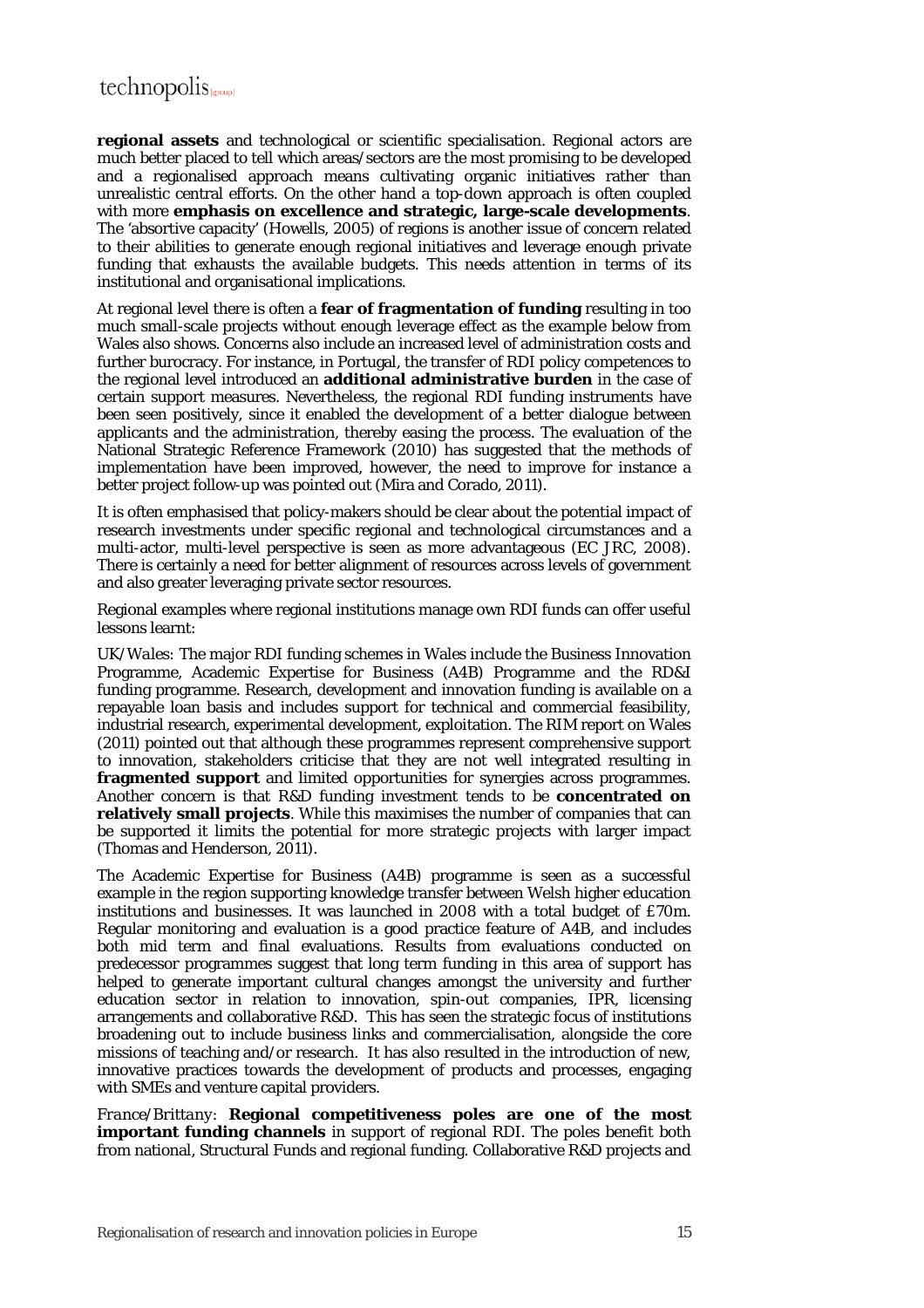the management bodies of the poles are supported. An evaluation of the regional innovation policy and competitiveness poles was carried out in 2008, which found that regional policy had boosted innovation capacity of targeted sectors: innovative SMEs with new competences developed; SMEs-large groups-research partnerships were formed; research organisations and schools of engineers were involved in an effective manner. Nevertheless, the **strategic coordination between national and regional administration is an area to be strengthened**, the monitoring of the policy is almost exclusively financial, beneficiary SMEs view the regional support more as a source of additional funding than a fully-fledged innovation policy.

The mid-term evaluation of the Structural Funds operation programme 2007-2013 (2010) revealed further insights about regional research and innovation projects. It was found that although multi-annual large-scale research projects involve diverse actors and produce 'structuring' economic effects, however, a drawback is the lack of flexibility in funding of emerging research topics (Lacave, 2011).

*Finland/Pohjois-Suomi:* The latest Centre of Expertise Programme (running in the period of 2007-2013) was evaluated in 2010. The role of the centres is important in connecting regional research results and technologies with the key industry. The operational model of the programme builds on the regional clusters as new platforms for development. The programme focuses on internationality in R&D and business activities, boosting the growth of knowledge-intensive companies and linking the programme closer to national innovation policies. The evaluation concluded that the cluster-based model and the national dimension of the programme allowed a better utilisation of synergies and decreasing overlapping of duties in regions. The centres of expertise in Pohjois-Suomi have had a **moderate impact in directing regional resources and knowledge capabilities**, but this impact varies in different subregions.[4](#page-19-0) When comparing the innovation policy mix to the innovation and economic performance indicators, it can be assessed that the innovation policy activities can be linked in some ways to the positive development in the higher education R&D, especially in the development of R&D infrastructure but also R&D activity. The current policy mix was found not to be adequate due to lack of skills, capabilities and resources towards RDI. It was also pointed out that the particularly promising industry requires national level support. (Viljaama and Lahtinen, 2011)

*Scotland:* Scottish Enterprise launched R&D Plus in 2004 to **foster R&D activities of large companies** engaged in Scotland. The scheme provides discretionary grants of up to 25% of eligible costs to undertake development of new products or processes to the pre-production prototype stage that demonstrate real potential for global commercial success. The 2009 evaluation of R&D Plus project concluded that there is a strong reason for continued and increased support; it makes a substantial contribution to economic development activity in Scotland and there is a good maximisation of resources. There was strong belief that the programme has had an impact on firms' R&D capacity and spends, their turnover and employment, and therefore it is having a positive impact on the wider economy. The programme was assessed as presenting good value for money, despite the high levels of initial investment required.

The evaluation suggested that first the potential should be explored to provide a portfolio of support across the R&D, manufacturing and training and development needs of companies. Consideration should be given to looking at different levels of grant intensity depending on the nature of R&D and subject to the project not falling below a minimum value for money threshold. Account managers and innovation specialists were encouraged to work more closely with companies to make greater linkages with suppliers, universities and other collaborators to enhance any spill-over effects. (RIM, 2011)

<span id="page-19-0"></span><sup>4</sup> http://www.tem.fi/files/27402/TEM\_44\_2010\_netti.pdf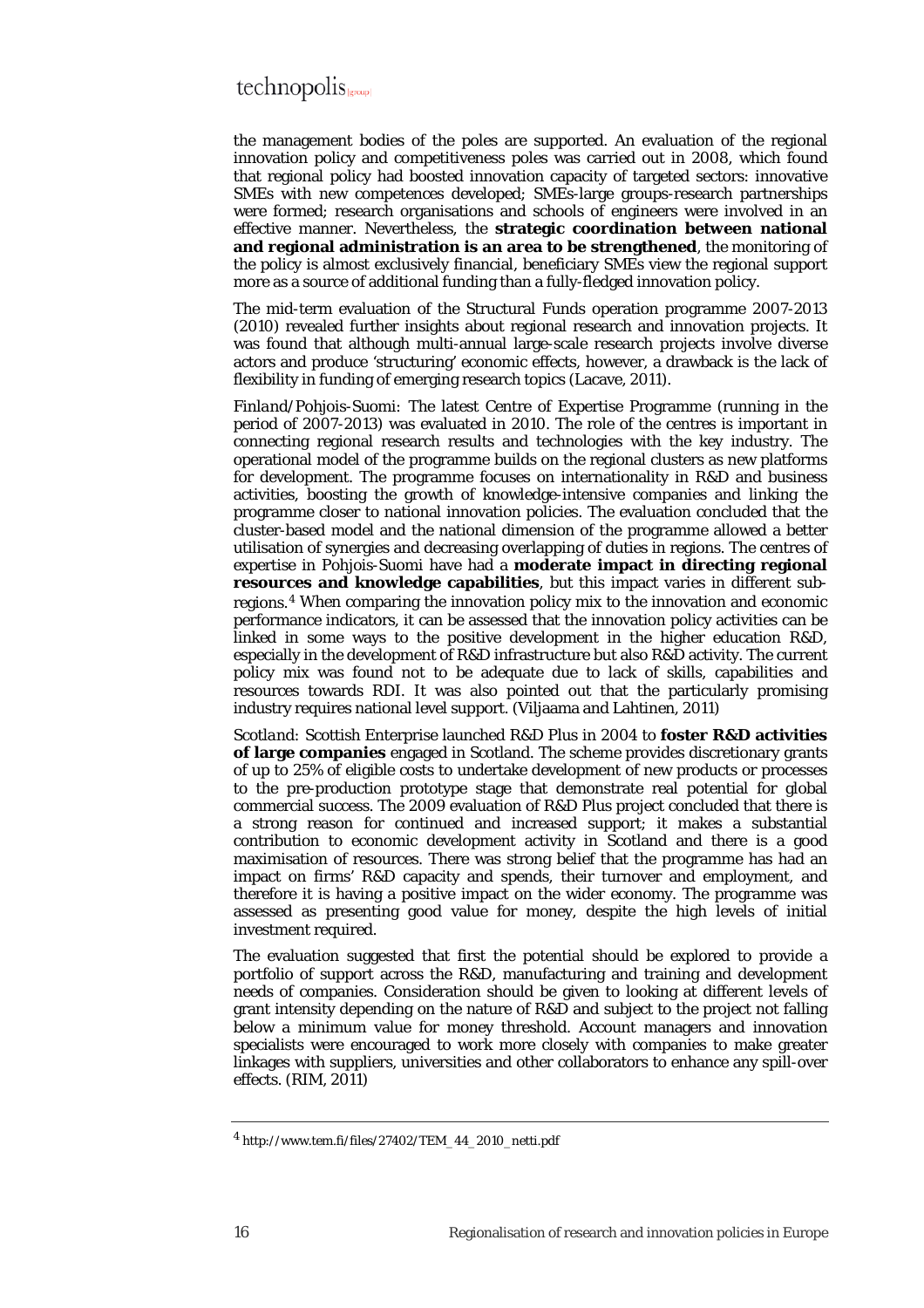### 2.6 Thematic focus

Several regions have been following a thematic focus in their research and innovation policies in many cases via a policy for cluster development. The recently emerging societal-technological challenges and the tightening public budgets as a result of the economic crisis also divert towards better concentration of resources.

The new smart specialisation agenda promoted through European regional policy (2011) calls for greater prioritisation and concentration on local strengths/niches and interregional linkages. The concept of **smart specialisation refers to the importance of strengthening existing strengths** and to engage in an entrepreneurial process of discovery in what the region can do best. The definition of a smart specialisation strategy goes as "smart specialisation involves businesses, research centres and universities working together to identify a region's most promising areas of specialisation, but also the weaknesses that hamper innovation".

The RIM thematic report (2011) showed that it is advantageous for regions to concentrate efforts on building upon existing strengths and develop successful related technologies. It also noted that smart specialisation is not necessarily about focusing on a single sector but about fostering cross-sectoral linkages. The path to future developments seems to be the ability to **shift traditional industries into emerging areas** through new enabling technologies. An example is the automobile industry moving towards sustainable mobility in Baden-Württemberg.

Albeit, the potential to change specialisation patterns for more knowledge intensive services or higher-tech and higher value added manufacturing sectors is dependent on the innovation system that is in part fostered by public policy interventions (Innovation in the Baltic Sea Region, 2011). In this respect, the Baltic Sea region for instance, appears to be specialised in a certain number of key technology fields, notably ICT and biotechnology. Common specialisations can offer a potential for joint interregional programmes as well.

Two examples of thematic prioritisation are provided below from Scotland and Flanders.

*Scotland*: Regional governments are increasingly seeking **to optimise costly investment** into research infrastructure in the public and higher education sectors. One approach to co-ordinating the management of research investments and research teams working in the same field at various institutes is the **research pooling initiative** developed in Scotland since the mid-2000. Research pooling has been supported, in part, with the aim of ensuring that infrastructure and equipment available across the 19 Scottish universities is used optimally to further research in specific scientific fields such as in engineering, geoscience, environment, life sciences, marine, informatics etc.

The pools can help businesses and other organisations in Scotland to innovate and grow. They do this through providing a single front door to academic expertise in key sectors such as energy, life science and computing. By engaging with research pools access can be gained to specialist knowledge, skills and facilities. More recently, the research pools have sought to develop stronger partnerships with industry and use the pooled resources to promote Scottish research internationally.

An example is the SINAPSE research pool through which six Scottish universities are working together to advance significantly research into conditions such as strokes, Alzheimer's disease, schizophrenia and cancer. SINAPSE (The Scottish Imaging Network: A Platform for Scientific Excellence) brings together experts from the universities of Aberdeen, Dundee, Edinburgh, Glasgow, Stirling, and St Andrews and is the world's first virtual clinical imaging laboratory. The £40 million initiative focuses primarily on imaging of the brain, using state-of-the-art technology that includes magnetic resonance imaging (MRI) and positron emission tomography (PET). Pooling resources across Scotland, the partnership combines the collection of different types of brain information such as structure, function and brain waves, and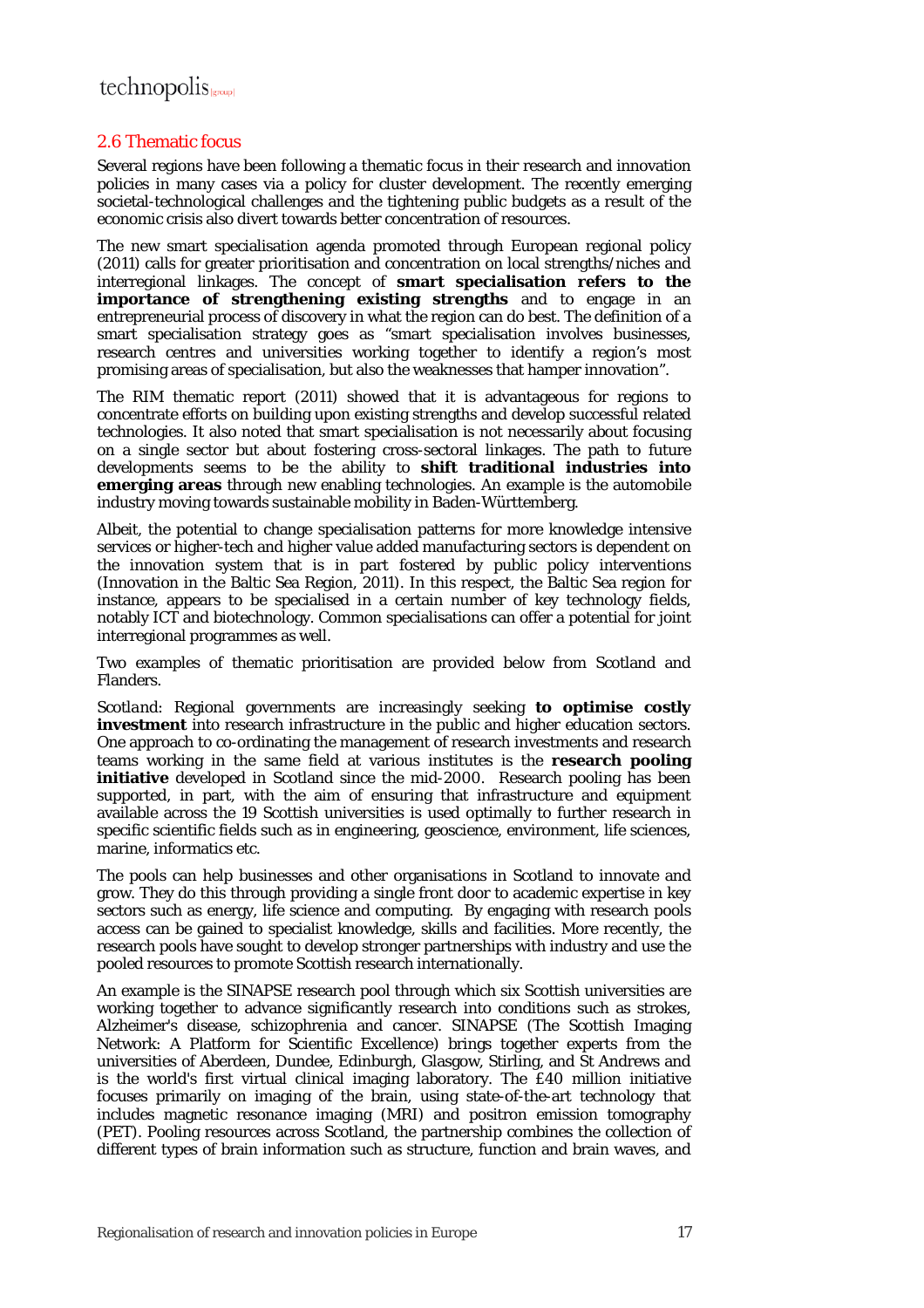develops new radioactive tracers for different diseases. This will enable further research into strokes, dementia, diabetes, cancer, and mental health.

*Belgium/Flanders:* Smart specialisation policies received great attention in Flanders. Milestones have been outlined such as the setting of regional innovation priorities and assessing the current strengths and weaknesses. The 'Flanders in Action' policy plan sets out societal focal points in Flanders and identifies strategic breakthroughs, crucial for the future wealth and well being of all in Flanders. The Flemish Science and Innovation Policy Council proposed six strategic clusters based on a SWOT analysis of Flanders that later were redefined into 'spearheads' for technology and innovation. They are Transportation - Logistics - Services - Supply chain management; ICT and Services in Healthcare (e-health); Healthcare; New Materials - Nanotechnology - Manufacturing industry; ICT for Socio-economic innovation; and Energy and Environment. The spearheads are relatively broad and do therefore not necessarily target niches, however, a tool is being developed for strategic monitoring by specialisation profiles (Bruno and van Til, 2011).

### 3. Key challenges

According to the OECD (2010), the major emerging trends which are reshaping innovation and which require regions to react through their RDI programmes are: the increased globalisation; the rising demand for innovation to address social and environmental challenges; and the increased relevance of networks to the innovation process. Moreover, two further key challenges lie ahead in regional research and innovation policy governance that could be identified based on the analysis of RIM regional reports: capacity-building and multi-level governance.

#### • **Increased globalisation**

Globalisation will on the one hand increase the need for regional actors to identify their endogenous sources of growth and it will also open new opportunities for organising research and production across borders, favouring the mobility of talent and the opportunities for international collaboration (OECD, 2010). Regions will have the challenging task to find the 'white fields of innovation' (Vinnova, 2010) that is happening at the interface of different sectors. Solutions often can be found across the boundaries of the biotechnology sector, ICT, creative industries, chemical industries etc. New enabling technologies can give scope for the development of better products and services. The complementary expertise is not always to be found within the region itself that calls for new types of international collaborations, new strategic partnerships, new way of thinking.

#### • **Demand for innovation to address social and environmental challenges**

Regional governments are challenged to use their capacity to support the well-being of the regional community. Here, a coordinated effort is needed where the institutional responsibility may be fragmented across different levels of government. For example, implementing green growth strategies will require coordinated efforts both on supply (new technologies, new energies, new patterns of production and trade) and demandside. (OECD, 2010) Regions will need to develop new types of instruments along with public procurement of innovation or pre-commercial public procurement that can foster solutions for societal challenges such as climate change or demographic changes.

#### • **Increased relevance of networks**

Regional authorities are to maintain both intra and interregional linkages and to foster effective policies both of "local buzz" and access to "global pipelines". Connecting the regional, research and innovation system actors is a common challenges across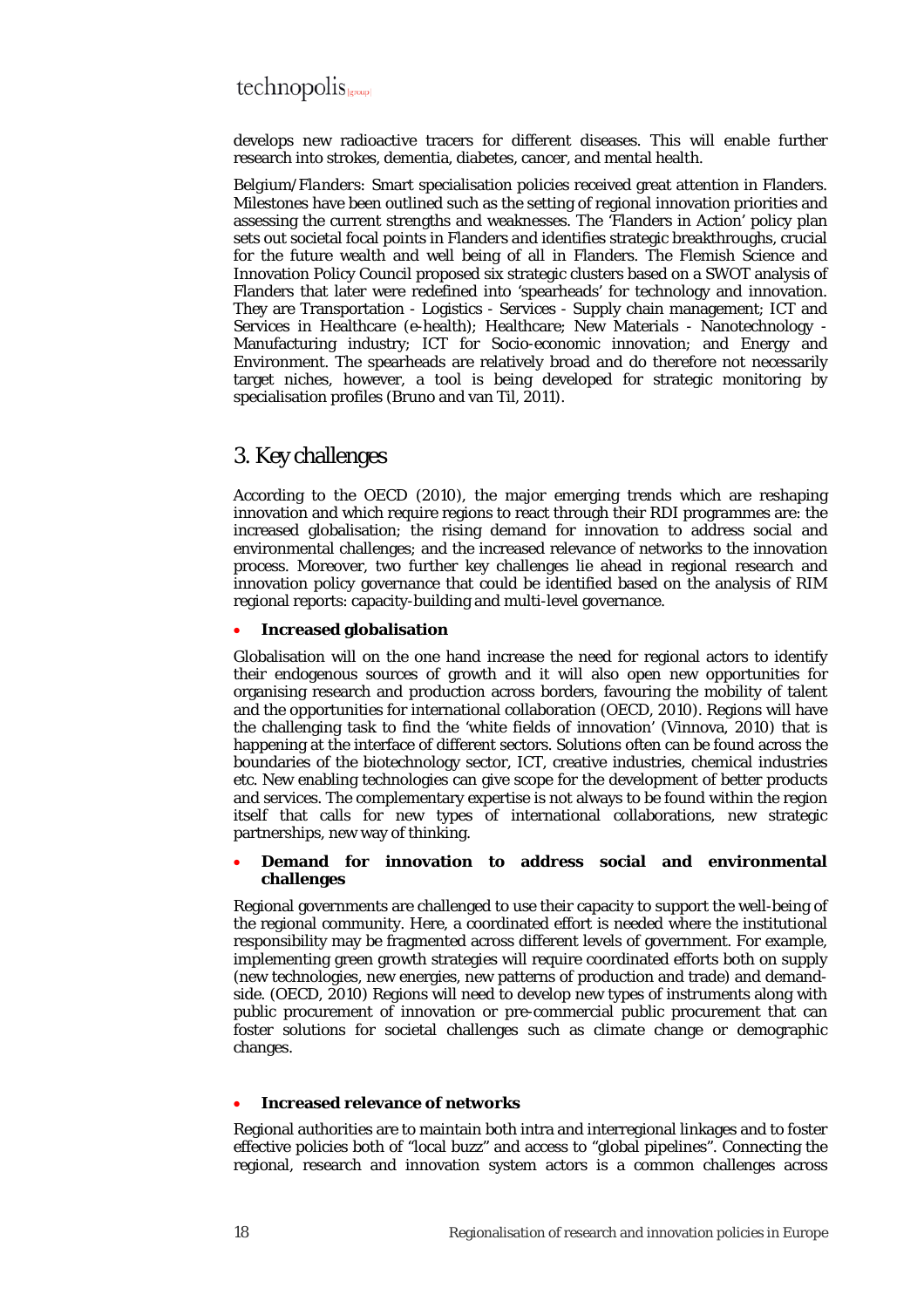regions in the EU and beyond. The regional innovation system may be composed of many fragmented support organisations, and complementarities between the different actors are often insufficiently exploited. Developing the regional triple helix and strong partnership between all actors of the regional innovation system is still on the agendas of regional research and innovation policies.

Related to networks, another challenge is creating leadership. The nature of networklike cooperation is based on reciprocity, trust, solidarity and confidence, where both shared power and leadership should be accepted. Leadership means the ability to maintain and deepen the sense of mutual benefit that exists within the network by enhancing network connectivity, integration and transparency. (Vinnova, 2010)

#### • **Capacity-building**

Regional RDI policies are a relatively recent phenomenon, thus not all regional authorities did have enough time yet to build up strong regional governance mechanisms. Consequently, one of the major challenges for regional authorities is the development of competences in designing, managing, monitoring and evaluating RTDI policies. A further issue is to utilise policy intelligence tools more extensively and realise policy evaluation exercises more systematically. Such intelligence tools include foresight studies, sectoral road mapping and trend analyses.

Capacity-building is necessary both in terms of administrative capacities and human resources development. Regional authorities and regional organisation put in place to deliver policies should be prepared to tackle changes in the nature of innovation thus calling for more user-driven approaches or new interregional and intraregional partnerships.

#### • **Multi-level governance**

Coordination mechanisms among national/regional/local actors responsible for research and innovation policies are indispensable, since the lack of good multi-level governance can lead to unnecessary duplications, missed leverage effects and less synergies. The lack of co-operation between different levels of governance is often reported in the RIM regional reports. For instance, there might be no clear division of responsibility between national and regional administrative levels in certain cases that results in overlapping instruments and programmes. The goal of regional systems should not be to duplicate national innovation systems but bring in additionality and help to exploit regional strengths. Discovering new ways of coordination is a challenge both for national and regional research and innovation policies.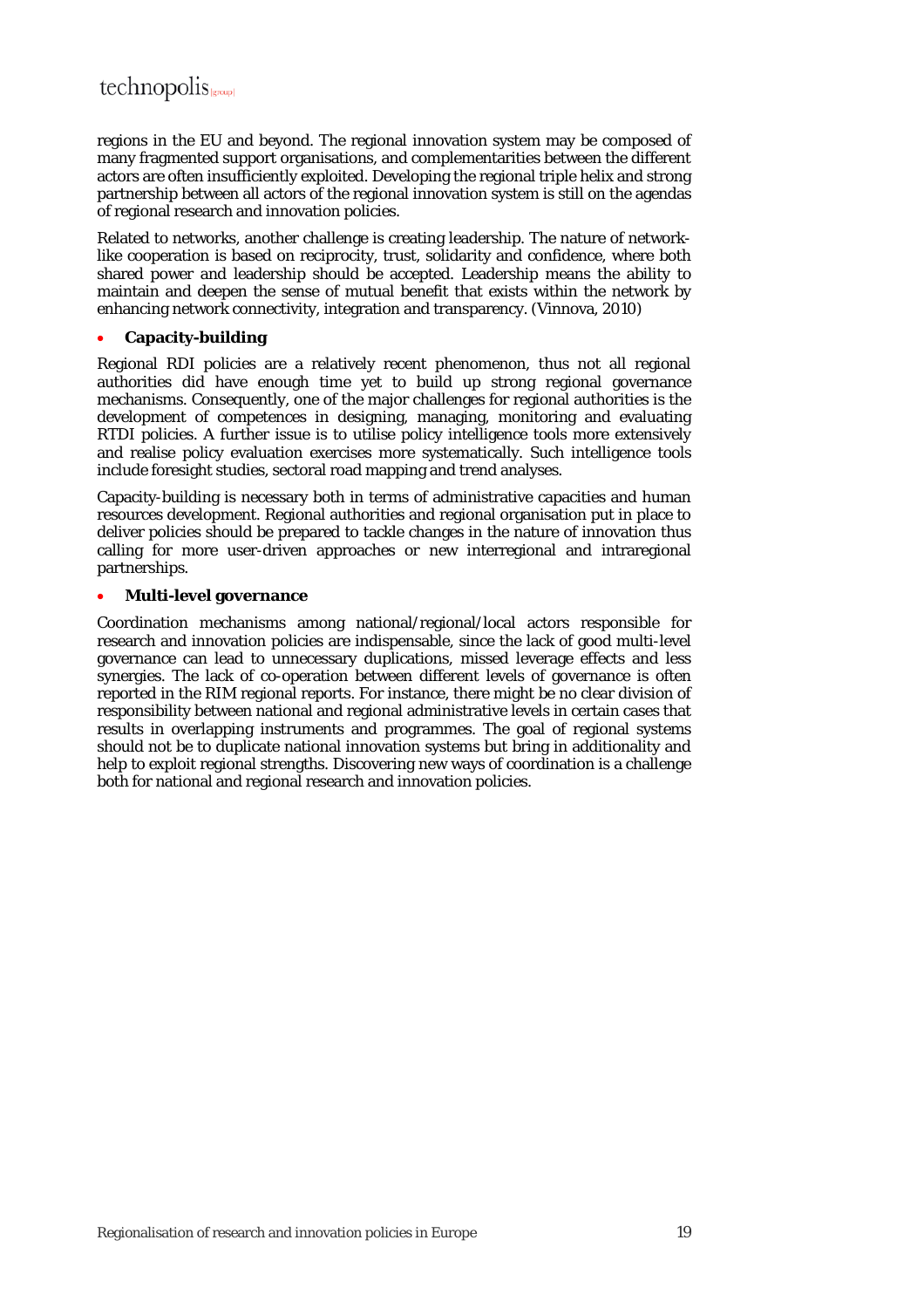## Appendix A Bibliography

Asheim, B., A. Isaksen. (2002). Regional Innovation Systems: The Integration of Local 'Sticky' and Global 'Ubiquitous' Knowledge. Journal of Technology Transfer.

Bruno N., Van Til J. (2011). TrendChart mini country report Belgium. INNO Policy<br>TrendChart. http://www.projnno-europe.eu/inno-policy[http://www.proinno-europe.eu/inno-policy](http://www.proinno-europe.eu/inno-policy-trendchart/repository/country-specific-trends)[trendchart/repository/country-specific-trends](http://www.proinno-europe.eu/inno-policy-trendchart/repository/country-specific-trends)

Ciffolilli A., Rossi L. (2011). Regional Innovation Report Lombardy. Regional Innovation Monitor. [www.rim-europa.eu](http://www.rim-europa.eu/)

Ciffolilli A. (2011). Regional Innovation Report Trento. Regional Innovation Monitor. [www.rim-europa.eu](http://www.rim-europa.eu/)

Cooke, P. (1992). Regional innovation systems: competitive regulation in the new Europe. Geoforum 23.

Cunningham P., Sveinsdottir T., Gok A. (2011). TrendChart mini country report/UK.<br>INNO Policy TrendChart. http://www.proinno-europe.eu/inno-policy-INNO Policy TrendChart. [http://www.proinno-europe.eu/inno-policy](http://www.proinno-europe.eu/inno-policy-trendchart/repository/country-specific-trends)[trendchart/repository/country-specific-trends](http://www.proinno-europe.eu/inno-policy-trendchart/repository/country-specific-trends)

Diez, M.A. (2001). The Evaluation of Regional Innovation and Cluster Policies: Towards a Participatory Approach, European Planning Studies, Vol. 9, No. 7, 2001.

Epdrup T., Nielsen S., Nielsen L. (2011). Regional Innovation Report for the Danish Capital Region. Regional Innovation Monitor[. www.rim-europa.eu](http://www.rim-europa.eu/)

Eparvier P. (2011). Regional Innovation Report Picardy. Regional Innovation Monitor. www.rim-europa.eu

Eriksson A., Caniëls M., Cooke P, Uyarra E., Sotarauta M., Wallin J., (2010). Regional Innovation Policy in Transition, Reflections on the Change process in the Skåne region, Vinnova.

Florida R. (1995). Toward the Learning Region. Futures 27

Howells, J. (2005) Innovation and regional economic development: A matter of perspective?, CRIC and PREST, Institute of Innovation Research, Manchester Business School and School of Social Sciences, University of Manchester.

Hollanders, H., Tarantola, S., & Loschky, A. (2009 ). Regional Innovation Scoreboard (RIS) 2009. MERIT, JRC.

Innovation Norway. (n.d.). Retrieved 2011 йил 19-July from [http://www.innovasjonnorge.no/.](http://www.innovasjonnorge.no/)

Kilcommons. M. (2011). Regional Innovation Report (Border, Midland and Western Region, Ireland). Regional Innovation Monitor. 2011. www.rim-europa.eu

Koschatzky K. (2009). The regionalization of innovation policy: new options for regional change? In Rethinking Regional Innovation and Change, Economics of Science, Technology and Innovation, Edited by Fuchs G. and Shapira P.Springer, 2009.

Kroll H. (2011). Regional Innovation Report (Saxony). Regional Innovation Monitor. www.rim-europa.eu**.**

Landabaso M. (1997). The promotion of innovation in regional policy: Proposals for a regional innovation strategy. Entrepreneurship and regional development 9(1).

Lacave M. (2011). Regional Innovation Report Brittany. Regional Innovation Monitor. [www.rim-europa.eu.](http://www.rim-europa.eu/)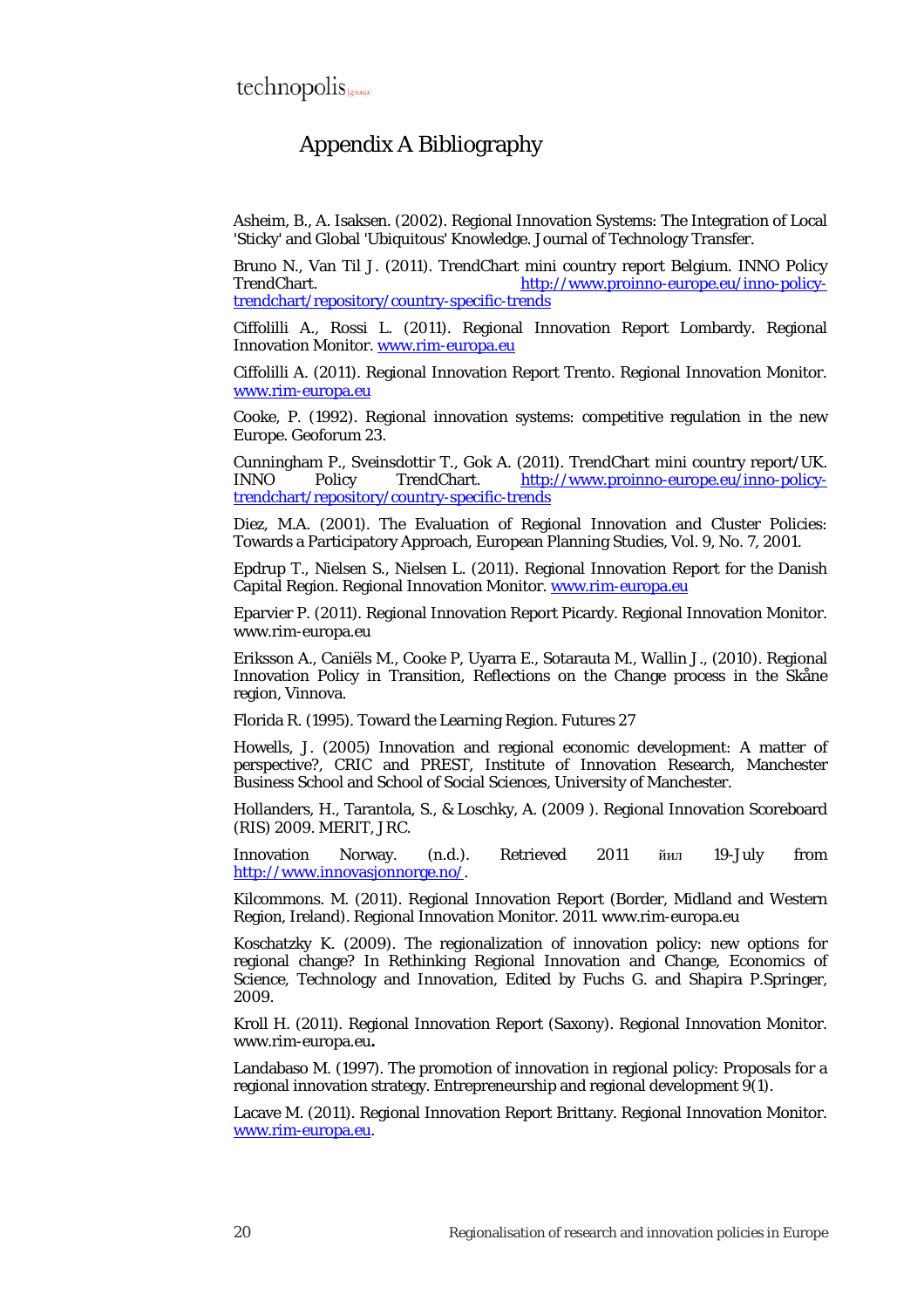Lindqvist, M. (2010). Regional Development in the Nordic Countries 2010. NORDREGIO, Nordic Centre for Spatial Development.

Mira Godinho M., Corado Simões V. (2012). ERAWATCH Country Report 2011: Portugal. ERAWATCH Network.

OECD. (2008). OECD Reviews of Innovation Policy: Norway.

OECD. (2011). Regions and Innovation Policy. OECD Reviews of Regional Innovation.

Perry, B. and May, T. (2007). Governance, science policy and regions: an introduction. Special issue of Regional Studies. Vol. 41: No. 8, pp.1039-1050.

Research Policy 34 (2005) 1123–1127 Editorial Regionalization of innovation policy— Introduction to the special issue.

Scordato, L. (2011). ERAWATCH Country Report 2010: Norway. ERAWATCH Network.

Storper M. (1997). The Regional World: Territorial Development in a Global Economy. Routledge, New York.

The Committee of the Regions, (2009). White Paper on Multilevel Governance.

Technopolis Group (2011). Innovation in the Baltic Sea region Final Report to the European Commission, Directorate-General Regional Policy.

Thomas M, Henderson D. (2011) Regional Innovation Report Wales. Regional Innovation Monitor. [www.rim-europa.eu.](http://www.rim-europa.eu/)

Viljaama K.; Lahtinen H. (2011). Regional Innovation Report (Eastern Finland/Itä-Suomi). Regional Innovation Monitor. www.rim-europa.eu

Walendowski, J., Kroll, H., Stahlecker, T., & Baier, E. Regional Innovation Monitor: Innovation Patterns and Innovation Policy in European Regions - Trends, Challenges and Perspectives. 2010 Annual Report.

Walendowski, J. (2011). Thematic Paper 2 Policies and Processes of Smart Specialisation: Realising New Opportunities. Regional Innovation Monitor.

Wintjes R. (2011). Regional Innovation Report North-Brabant. Regional Innovation Monitor. www.rim-europa.eu

Yuill, D., Ferry, M., Vironen, H., McMaster, I., & Mirwaldt, K. (2008). New Policy Framworks, New Policy Approaches: Recent Regional Policy Developments in the EU and Norway. Univestity of Strathclyde Glasgow.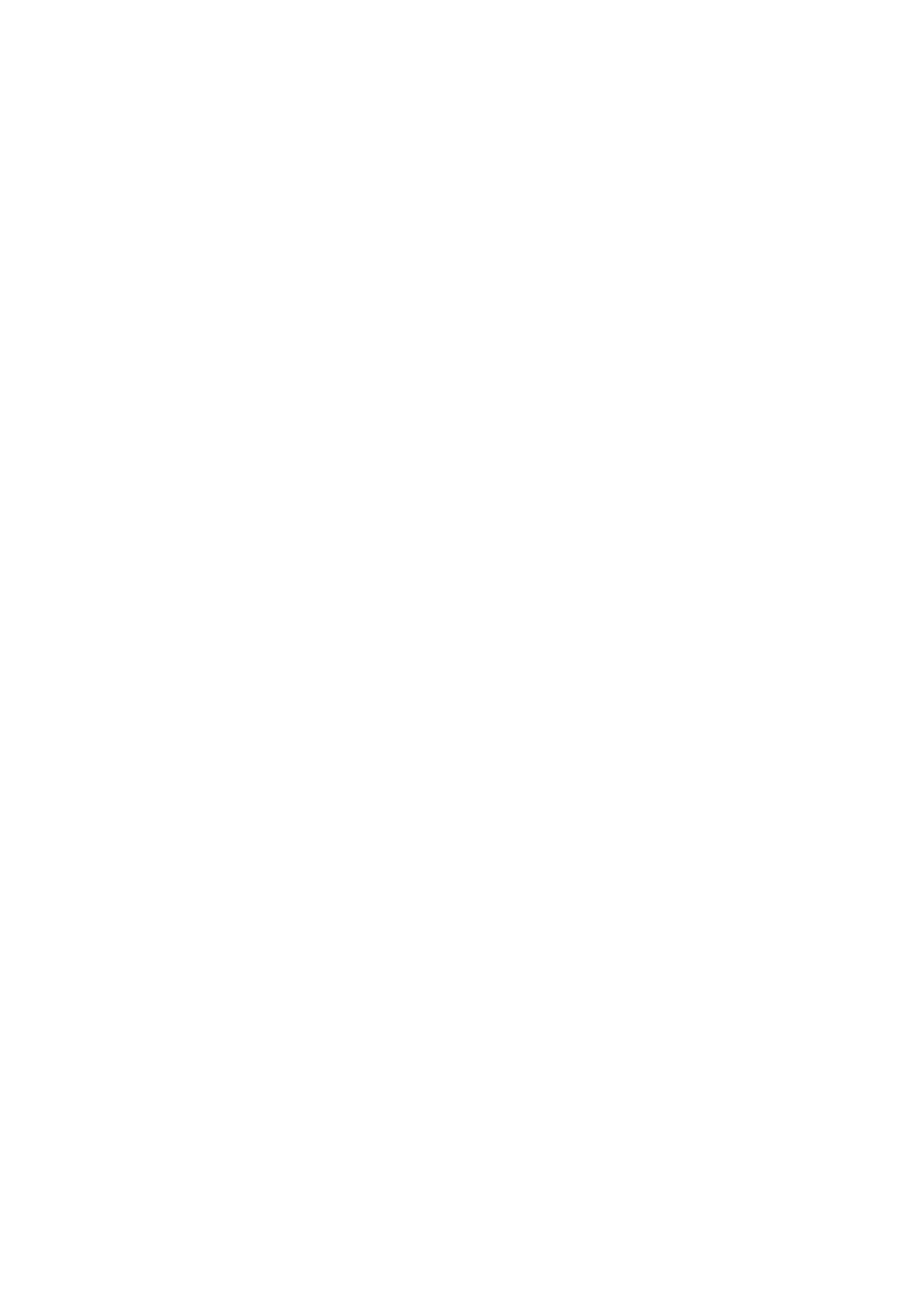$technopolis_{\text{\tiny{[group]}}}$